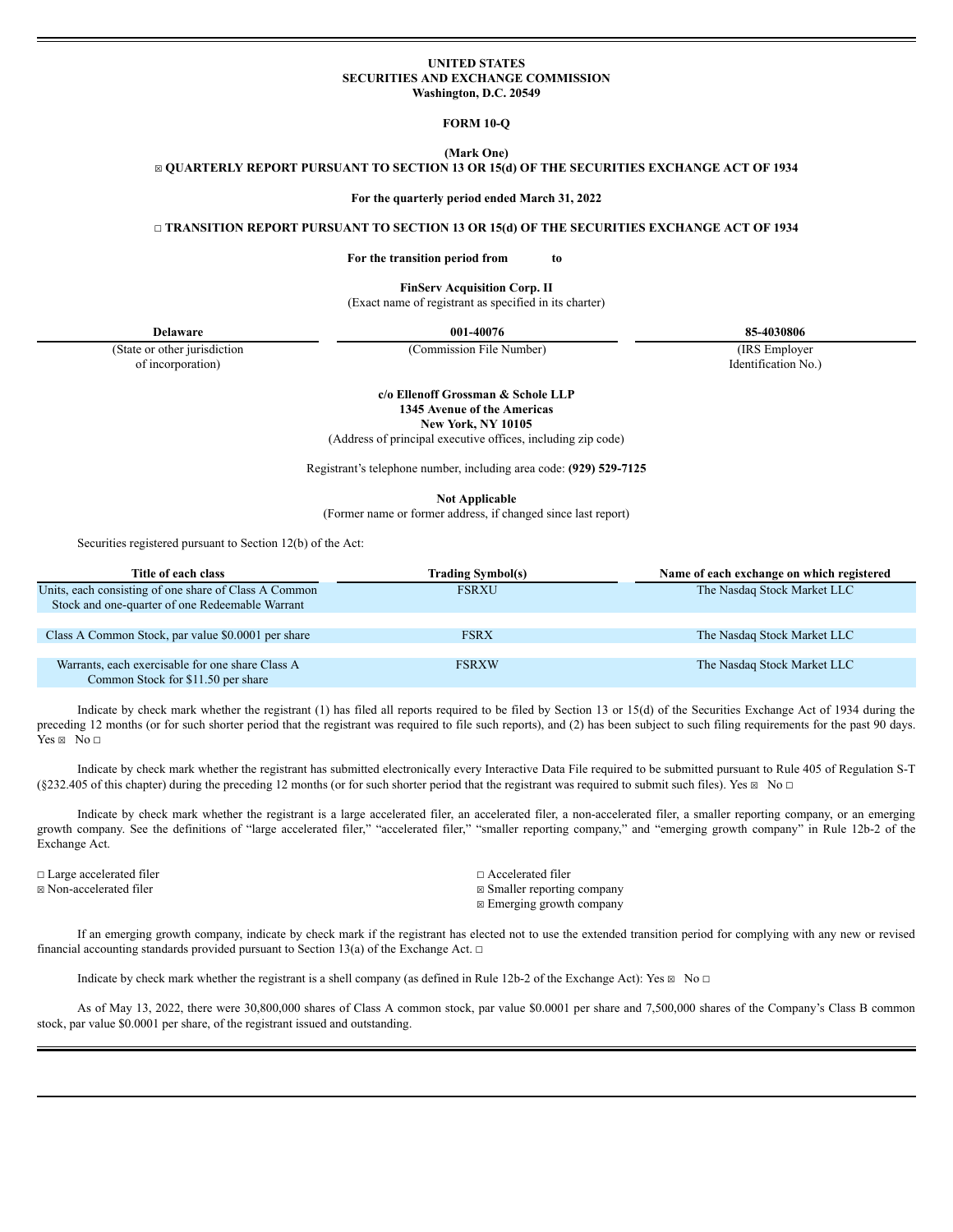# **FINSERV ACQUISITION CORP. II**

# **Quarterly Report on Form 10-Q**

# **Table of Contents**

|                   | PART I. FINANCIAL INFORMATION                                                                                         | $\mathbf{1}$   |
|-------------------|-----------------------------------------------------------------------------------------------------------------------|----------------|
| Item 1.           | <b>Financial Statements</b>                                                                                           |                |
|                   | Condensed Balance Sheets as of March 31, 2022 (unaudited) and December 31, 2021                                       | $\mathbf{1}$   |
|                   | Unaudited Condensed Statements of Operations for the Three Months Ended March 31, 2022 and 2021                       | $\overline{2}$ |
|                   | Unaudited Condensed Statements of Changes in Stockholders' Deficit for the Three Months Ended March 31, 2022 and 2021 | 3              |
|                   | Unaudited Condensed Statements of Cash Flows for the Three Months Ended March 31, 2022 and 2021                       | $\overline{4}$ |
|                   | Notes to Unaudited Condensed Financial Statements                                                                     | 5              |
| Item 2.           | Management's Discussion and Analysis of Financial Condition and Results of Operations                                 | 17             |
| Item 3.           | Quantitative and Qualitative Disclosures About Market Risk                                                            | 20             |
| Item 4.           | <b>Controls and Procedures</b>                                                                                        | 20             |
|                   | PART II. OTHER INFORMATION                                                                                            | 21             |
| Item 1.           | <b>Legal Proceedings</b>                                                                                              | 21             |
| Item 1A.          | <b>Risk Factors</b>                                                                                                   | 21             |
| Item 2.           | Unregistered Sales of Equity Securities and Use of Proceeds                                                           | 21             |
| Item 3.           | <b>Defaults Upon Senior Securities</b>                                                                                | 21             |
| Item 4.           | <b>Mine Safety Disclosures</b>                                                                                        | 21             |
| Item 5.           | <b>Other Information</b>                                                                                              | 21             |
| Item 6.           | <b>Exhibits</b>                                                                                                       | 22             |
| <b>SIGNATURES</b> |                                                                                                                       | 23             |
|                   |                                                                                                                       |                |

i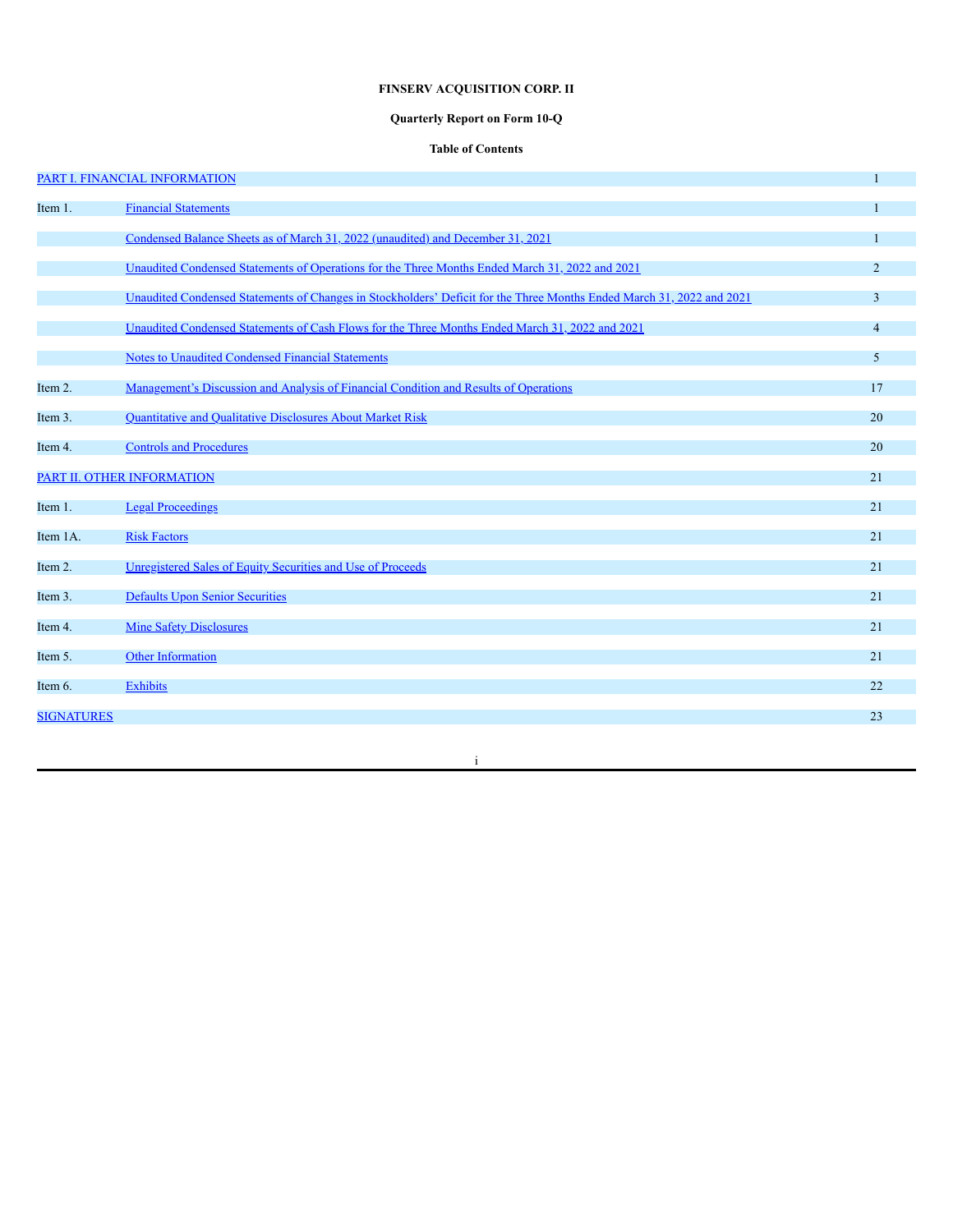# <span id="page-2-2"></span><span id="page-2-1"></span><span id="page-2-0"></span>**ITEM 1. FINANCIAL STATEMENTS**

# **FINSERV ACQUISITION CORP. II CONDENSED BALANCE SHEETS**

|                                                                                                                                                                                                                        |              | March 31,<br>2022 |              | December 31,<br>2021 |
|------------------------------------------------------------------------------------------------------------------------------------------------------------------------------------------------------------------------|--------------|-------------------|--------------|----------------------|
|                                                                                                                                                                                                                        |              | (Unaudited)       |              |                      |
| Assets:                                                                                                                                                                                                                |              |                   |              |                      |
| <b>Current Assets:</b>                                                                                                                                                                                                 |              |                   |              |                      |
| Cash                                                                                                                                                                                                                   | $\mathbb{S}$ | 99.773            | $\mathbb{S}$ | 152,443              |
| Investment in Mutual Funds                                                                                                                                                                                             |              | 681,603           |              | 998,796              |
| Prepaid Expenses                                                                                                                                                                                                       |              | 240,923           |              | 224,880              |
| <b>Total current assets</b>                                                                                                                                                                                            |              | 1,022,299         |              | 1,376,119            |
| Other noncurrent assets                                                                                                                                                                                                |              |                   |              | 26,682               |
| Cash and Investments held in Trust Account                                                                                                                                                                             |              | 300,051,943       |              | 300,025,197          |
| <b>Total assets</b>                                                                                                                                                                                                    | S            | 301,074,242       | <sup>S</sup> | 301,427,998          |
| Liabilities, Redeemable Common Stock and Stockholders' Deficit                                                                                                                                                         |              |                   |              |                      |
| Current liabilities:                                                                                                                                                                                                   |              |                   |              |                      |
| Accounts payable and accrued expenses                                                                                                                                                                                  | $\mathbb{S}$ | 154,795           | $\mathbb{S}$ | 321,157              |
| Due to related party                                                                                                                                                                                                   |              |                   |              |                      |
| <b>Total current liabilities</b>                                                                                                                                                                                       |              | 154,795           |              | 321,157              |
| Warrant liability                                                                                                                                                                                                      |              | 2,464,000         |              | 4,774,000            |
| Deferred underwriting fee                                                                                                                                                                                              |              | 10,500,000        |              | 10,500,000           |
| <b>Total liabilities</b>                                                                                                                                                                                               |              | 13,118,795        |              | 15,595,157           |
|                                                                                                                                                                                                                        |              |                   |              |                      |
| <b>Commitments and Contingencies (Note 6)</b>                                                                                                                                                                          |              |                   |              |                      |
| Common Stock subject to possible redemption, 30,000,000 shares at \$10.00 redemption value at March 31, 2022 December 31, 2021                                                                                         |              | 300,000,000       |              | 300,000,000          |
| <b>Stockholders' Deficit:</b>                                                                                                                                                                                          |              |                   |              |                      |
| Preferred stock, \$0.0001 par value; 1,000,000 shares authorized; none issued and outstanding                                                                                                                          |              |                   |              |                      |
| Class A common stock, \$0.0001 par value; 100,000,000 shares authorized; 800,000 shares issued and outstanding (excluding<br>30,000,000 shares subject to possible redemption) at March 31, 2022 and December 31, 2021 |              | 80                |              | 80                   |
| Class B common stock, \$0,0001 par value; 10,000,000 shares authorized; 7,500,000 shares issued and outstanding at March 31, 2022                                                                                      |              |                   |              |                      |
| and December 31, 2021                                                                                                                                                                                                  |              | 750               |              | 750                  |
| Additional paid-in capital                                                                                                                                                                                             |              |                   |              |                      |
| Accumulated deficit                                                                                                                                                                                                    |              | (12,045,383)      |              | (14, 167, 989)       |
| Total stockholders' deficit                                                                                                                                                                                            |              | (12,044,553)      |              | (14, 167, 159)       |
| <b>Total Liabilities, Redeemable Common Stock and Stockholders' Deficit</b>                                                                                                                                            |              | 301,074,242       |              |                      |
|                                                                                                                                                                                                                        |              |                   |              | 301,427,998          |

The accompanying notes are an integral part of these unaudited condensed financial statements.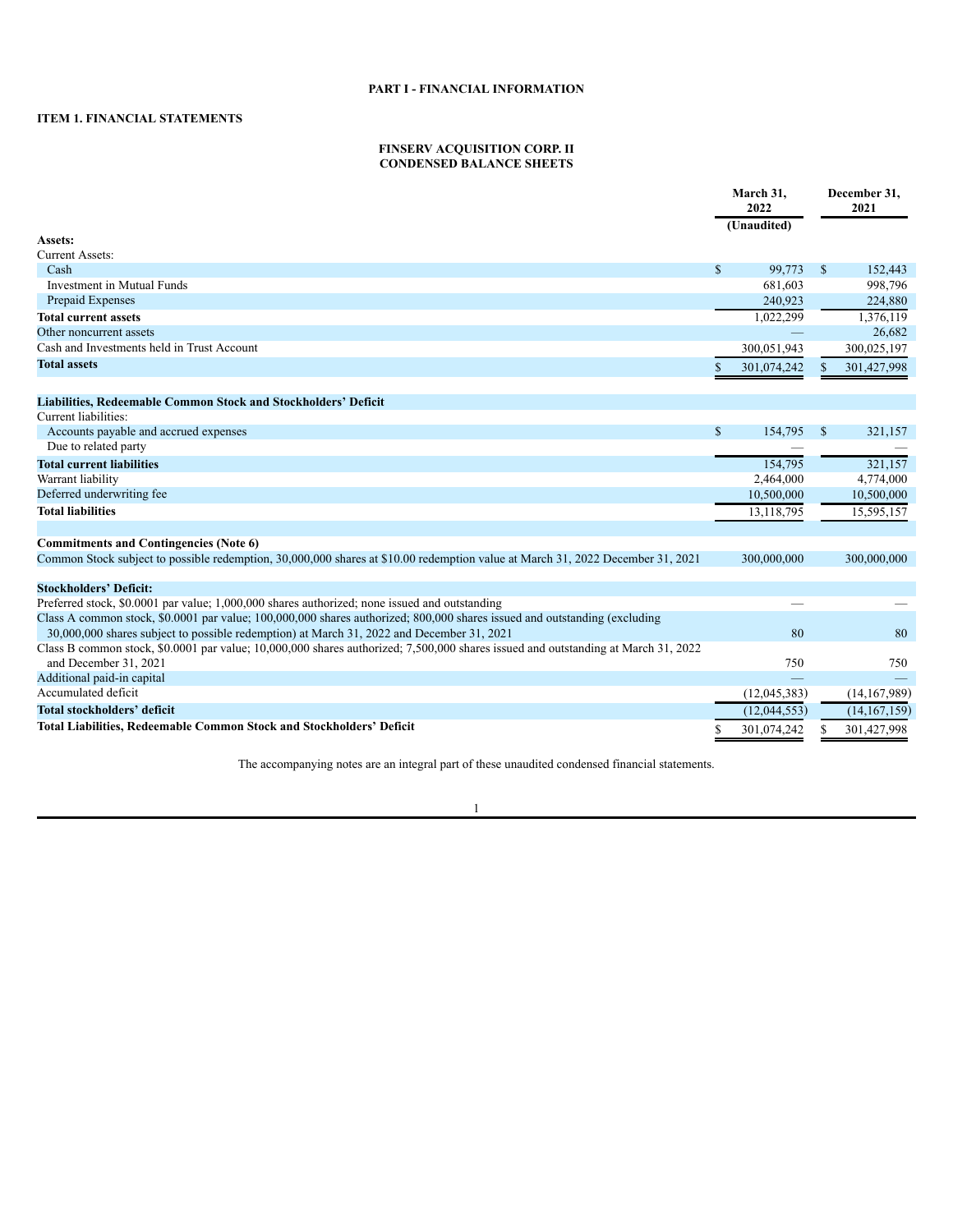# **FINSERV ACQUISITION CORP. II UNAUDITED CONDENSED STATEMENTS OF OPERATIONS**

<span id="page-3-0"></span>

|                                                                             | For the<br>three months<br>ended<br>March 31,<br>2022 | For the<br>three months<br>ended<br>March 31,<br>2021 |
|-----------------------------------------------------------------------------|-------------------------------------------------------|-------------------------------------------------------|
| Formation and operating costs                                               | 196,947                                               | 36,223                                                |
| <b>Loss from Operations</b>                                                 | (196, 947)                                            | (36,223)                                              |
| Other income:                                                               |                                                       |                                                       |
| Interest earned on cash and marketable securities held in Trust Account     | 26,746                                                | 3,041                                                 |
| Offering costs allocated to warrants                                        |                                                       | (457,600)                                             |
| Change in fair value of warrant liability                                   | 2,310,000                                             | 3,005,000                                             |
| Loss on investment in mutual funds                                          | (17, 193)                                             |                                                       |
| <b>Total other income</b>                                                   | 2,319,553                                             | 2,550,441                                             |
| <b>Net income</b>                                                           | 2,122,606                                             | 2,514,218<br>S.                                       |
| Basic and diluted weighted average shares outstanding, Class A common stock | 30,800,000                                            | 13,004,444                                            |
| Basic and diluted net income per share, Class A common stock                | 0.06                                                  | 0.13                                                  |
| Basic and diluted weighted average shares outstanding, Class B common stock | 7,500,000                                             | 6,994,444                                             |
| Basic and diluted net income per share, Class B common stock                | 0.06                                                  | 0.13                                                  |

The accompanying notes are an integral part of these unaudited condensed financial statements.

# 2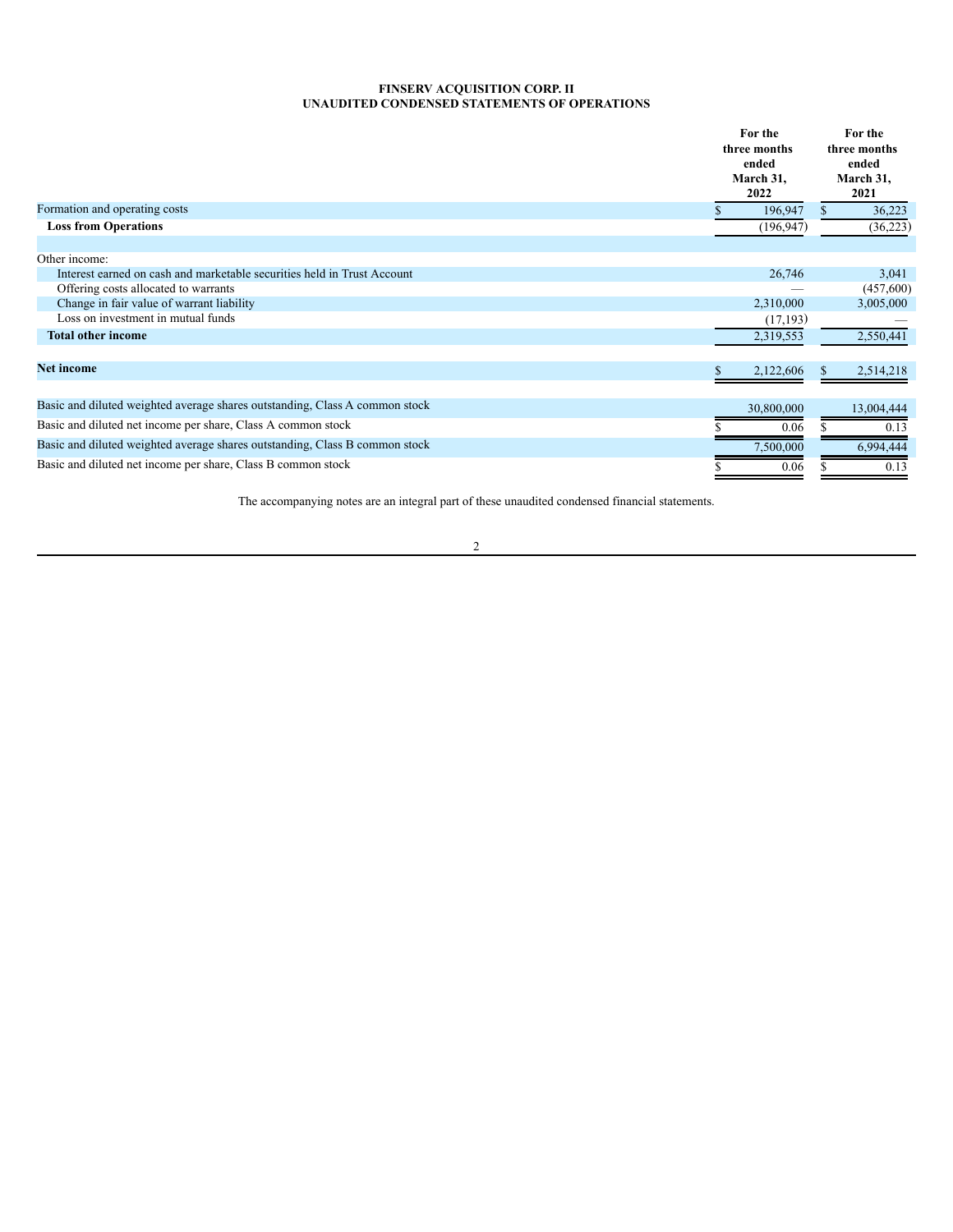# **FINSERV ACQUISITION CORP. II UNAUDITED CONDENSED STATEMENTS OF CHANGES IN STOCKHOLDERS' DEFICIT**

# **THREE MONTHS ENDED MARCH 31, 2022**

<span id="page-4-0"></span>

|                                      | Class A<br>Common stock |  | Common stock | <b>Class B</b> |  | Additional<br>Paid-in | Accumulated | Total<br>Stockholders' |                |
|--------------------------------------|-------------------------|--|--------------|----------------|--|-----------------------|-------------|------------------------|----------------|
|                                      | Shares                  |  | Amount       | <b>Shares</b>  |  | Amount                | Capital     | Deficit                | Deficit        |
| <b>Balance as of January 1, 2022</b> | 800,000                 |  | 80           | 7,500,000      |  | 750                   |             | \$(14,167,989)         | \$(14,167,159) |
| Net income                           |                         |  |              |                |  |                       |             | 2,122,606              | 2.122.606      |
| <b>Balance as of March 31, 2022</b>  | 800,000                 |  | 80           | 7,500,000      |  | 750                   |             | \$(12, 045, 383)       | (12.044.553)   |

# **THREE MONTHS ENDED MARCH 31, 2021**

|                                                                                                   | <b>Class A</b><br>Common stock |  | <b>Class B</b><br><b>Common stock</b> |               | <b>Additional</b><br>Paid-in | Accumulated | <b>Total</b><br>Stockholders'<br><b>Equity</b> |                |  |
|---------------------------------------------------------------------------------------------------|--------------------------------|--|---------------------------------------|---------------|------------------------------|-------------|------------------------------------------------|----------------|--|
|                                                                                                   | <b>Shares</b>                  |  | Amount                                | <b>Shares</b> | Amount                       | Capital     | Deficit                                        | (Deficit)      |  |
| <b>Balance as of January 1, 2021</b>                                                              |                                |  |                                       | 7,618,750     | 762                          | 24,238      | (761)                                          | 24,239         |  |
| Sale of 800,000 units, net of warrant liabilities,<br>underwriting discount and offering expenses | 800,000                        |  | 80                                    |               |                              | 7,777,920   |                                                | 7,778,000      |  |
| Forfeiture of 118,750 shares due to over-allotment<br>not exercised in full                       |                                |  |                                       | (118,750)     | (12)                         | 12          |                                                |                |  |
| Accretion of Class A common stock subject to<br>possible redemption                               |                                |  |                                       |               |                              | (7,802,170) | (16,707,891)                                   | (24,510,061)   |  |
| Net income (loss)                                                                                 |                                |  |                                       |               |                              | –           | 2.514.218                                      | 2,514,218      |  |
| Balance as of March 31, 2021                                                                      | 800,000                        |  | 80                                    | 7,500,000     | 750                          | –           | \$(14,194,434)                                 | \$(14,193,604) |  |

The accompanying notes are an integral part of these unaudited condensed financial statements.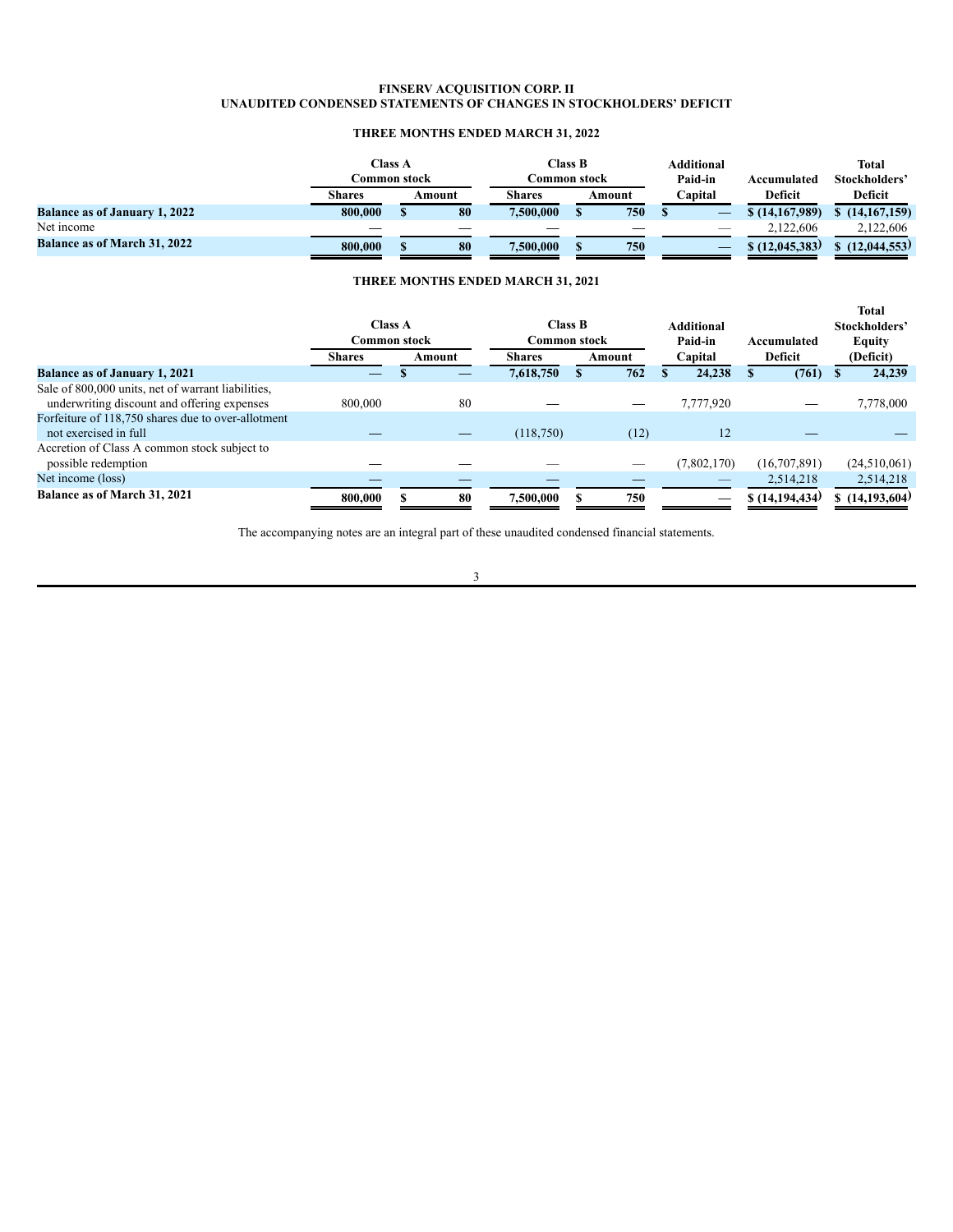# **FINSERV ACQUISITION CORP. II UNAUDITED CONDENSED STATEMENTS OF CASH FLOWS**

<span id="page-5-0"></span>

| Cash flows from operating activities:                                               |              | For the<br>three months<br>ended<br>March 31,<br>2022 |              | For the<br>three months<br>ended<br>March 31,<br>2021 |  |
|-------------------------------------------------------------------------------------|--------------|-------------------------------------------------------|--------------|-------------------------------------------------------|--|
| Net income                                                                          | $\mathbb{S}$ | 2,122,606                                             | $\mathbf{s}$ | 2,514,218                                             |  |
| Adjustments to reconcile net income to net cash used in operating activities:       |              |                                                       |              |                                                       |  |
| Interest earned on marketable securities held in trust account                      |              | (26,746)                                              |              | (3,041)                                               |  |
| Offering costs allocated to warrants                                                |              |                                                       |              | 457,600                                               |  |
| Change in fair value of warrant liability                                           |              | (2,310,000)                                           |              | (3,005,000)                                           |  |
| Changes in operating assets and liabilities:                                        |              |                                                       |              |                                                       |  |
| Prepaid expenses and other noncurrent assets                                        |              | 10,639                                                |              | (442, 885)                                            |  |
| Due to related party                                                                |              |                                                       |              |                                                       |  |
| Accrued expenses                                                                    |              | (166, 362)                                            |              | 651                                                   |  |
| Net cash used in operating activities                                               |              | (369, 863)                                            |              | (478, 457)                                            |  |
|                                                                                     |              |                                                       |              |                                                       |  |
|                                                                                     |              |                                                       |              |                                                       |  |
| <b>Cash Flows from Investing Activities:</b><br>Investment of cash in trust account |              |                                                       |              | (300,000,000)                                         |  |
| Cash withdrawn from trust account to pay taxes                                      |              |                                                       |              |                                                       |  |
|                                                                                     |              |                                                       |              |                                                       |  |
| Net cash used in investing activities                                               |              |                                                       |              | (300,000,000)                                         |  |
| <b>Cash Flows from Financing Activities:</b>                                        |              |                                                       |              |                                                       |  |
| Proceeds from issuance of founder shares                                            |              |                                                       |              |                                                       |  |
| Proceeds from sale of units, net of underwriting discount                           |              |                                                       |              | 294,000,000                                           |  |
| Proceeds from issuance of private placement warrants                                |              |                                                       |              | 8,000,000                                             |  |
| Proceeds from (repayment of) promissory note – related party                        |              |                                                       |              | (9, 284)                                              |  |
| Payment of offering costs                                                           |              |                                                       |              | (135, 856)                                            |  |
| Net cash provided by financing activities                                           |              |                                                       |              | 301,854,860                                           |  |
| Net change in cash and cash equivalents                                             |              | (369, 863)                                            |              | 1,376,403                                             |  |
| Cash and cash equivalents, beginning of the period                                  |              | 1,151,239                                             |              | 3,523                                                 |  |
| Cash and cash equivalents, end of the period                                        |              |                                                       |              |                                                       |  |
|                                                                                     | \$           | 781,376                                               | \$           | 1,379,926                                             |  |
| Cash, end of the period                                                             | \$           | 99,773                                                | \$           | 1,379,926                                             |  |
| Investment in Mutual Funds, end of the period                                       |              | 681,603                                               |              |                                                       |  |
| Cash and cash equivalents, end of the period                                        | \$           | 781,376                                               | \$           | 1,379,926                                             |  |
|                                                                                     |              |                                                       |              |                                                       |  |
| Supplemental disclosure of cash flow information from financing activity:           |              |                                                       |              |                                                       |  |
| Initial classification of warrant liability                                         |              |                                                       |              | 8,397,000                                             |  |
| Deferred underwriters' discount payable charged to additional paid-in capital       |              |                                                       |              | 10,500,000                                            |  |

The accompanying notes are an integral part of these unaudited financial statements.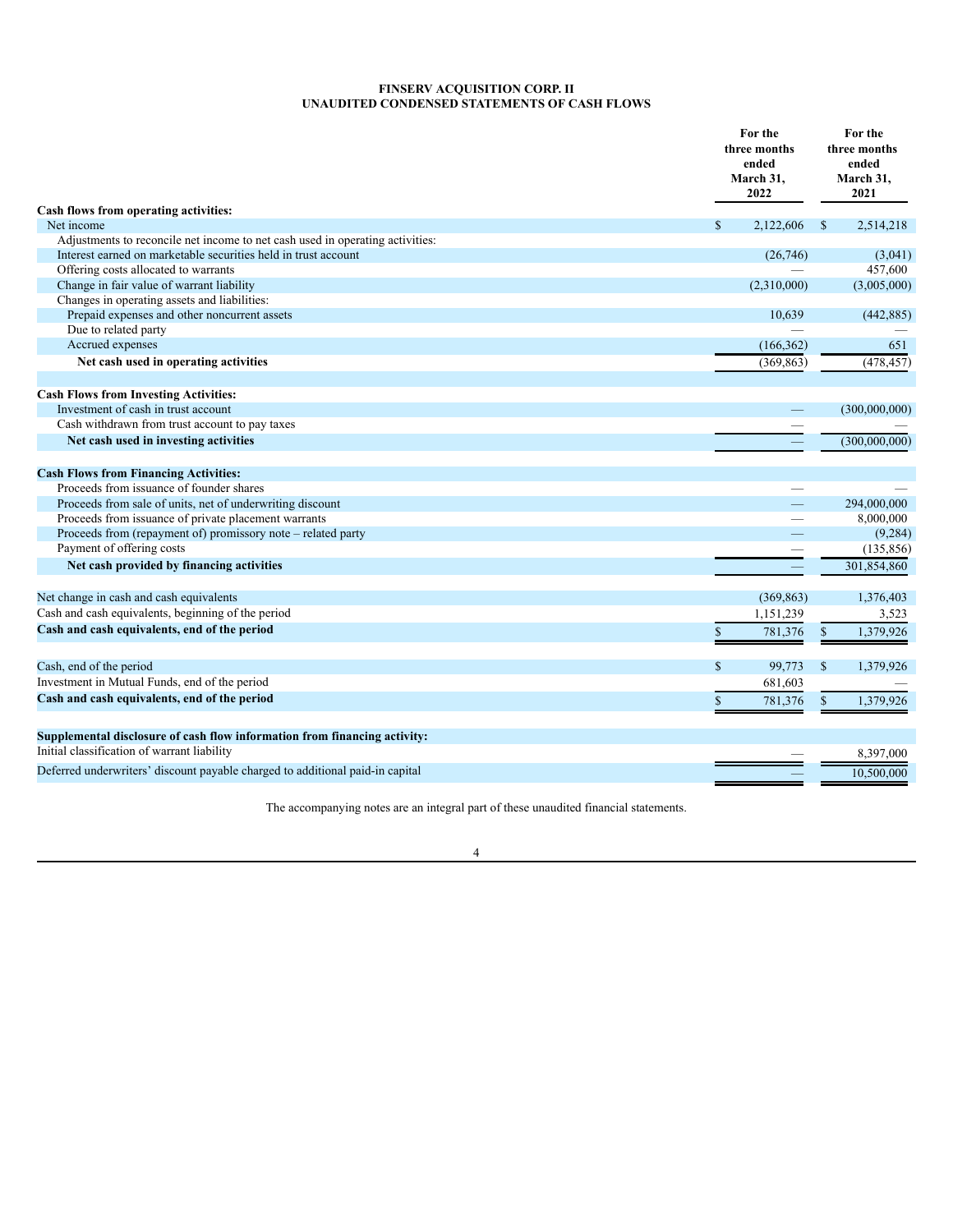## **FINSERV ACQUISITION CORP. II NOTES TO UNAUDITED CONDENSED FINANCIAL STATEMENTS**

#### <span id="page-6-0"></span>**Note 1 — Organization and Business Operations**

FinServ Acquisition Corp. II (the "Company") is a blank check company incorporated as a Delaware corporation on November 23, 2020. The Company was formed for the purpose of effecting a merger, capital stock exchange, asset acquisition, stock purchase, reorganization or similar business combination with one or more businesses ("Business Combination").

As of March 31, 2022, the Company had not commenced any operations. All activity through March 31, 2022 relates to the Company's formation and the initial public offering ("IPO") which is described below, and, since the closing of the IPO, identifying a target company for a Business Combination. The Company will not generate any operating revenues until after the completion of a Business Combination, at the earliest. The Company generates non-operating income in the form of interest income from the proceeds derived from the IPO.

The registration statement for the Company's IPO was declared effective by the U.S. Securities and Exchange Commission (the "SEC") on February 17, 2021. On February 22, 2021, the Company consummated the IPO of 30,000,000 units (the "Units" and, with respect to the shares of Class A common stock included in the Units sold, the "Public Shares"), which included the partial exercise by the underwriters of the over-allotment option resulting in the purchase of an additional 3,500,000 Units, at \$10.00 per Unit, generating gross proceeds of \$300,000,000, which is discussed in Note 3. Each Unit consists of one share of Class A common stock, and one-fourth of one redeemable warrant to purchase one share of Class A common stock at a price of \$11.50 per whole share.

Simultaneously with the closing of the IPO, the Company consummated the sale of 800,000 placement units (the "Placement Units"), at a price of \$10.00 per Placement Unit, in a private placement to FinServ Holdings II LLC, a Delaware limited liability company (the "Sponsor"), generating gross proceeds of \$8,000,000, which is discussed in Note 4.

Transaction costs of the IPO amounted to \$16,792,661, consisting of \$6,000,000 of underwriting discount, \$10,500,000 of deferred underwriting discount, and \$292,661 of other offering costs. Total transaction costs included \$457,600 of expenses associated with the warrant liability.

Following the closing of the IPO on February 22, 2021, \$300,000,000 (\$10.00 per Unit) from the net offering proceeds of the sale of the Units in the IPO and the sale of the Placement Units was placed in a trust account (the "Trust Account") and invested in U.S. government treasury bills with a maturity of 185 days or less or in money market funds investing solely in U.S. Treasuries, as determined by the Company, until the earlier of: (a) the completion of the Company's initial Business Combination, (b) the redemption of any Public Shares properly submitted in connection with a stockholder vote to amend the Company's amended and restated certificate of incorporation (i) to modify the substance or timing of the Company's obligation to allow redemption in connection with the initial Business Combination or certain amendments to the charter prior thereto or to redeem 100% of the Public Shares if the Company does not complete the initial Business Combination within 24 months from the closing of the IPO or (ii) with respect to any other provision relating to stockholders' rights or pre-Business Combination activity, and (c) the redemption of the Public Shares if the Company is unable to complete the initial Business Combination within 24 months from the closing of the IPO, subject to applicable law. The proceeds deposited in the Trust Account could become subject to the claims of the Company's creditors, if any, which could have priority over the claims of the public stockholders.

The Company will provide its public stockholders with the opportunity to redeem all or a portion of their Public Shares upon the completion of the initial Business Combination either (i) in connection with a stockholder meeting called to approve the initial Business Combination or (ii) by means of a tender offer. The decision as to whether the Company will seek stockholder approval of a proposed initial Business Combination or conduct a tender offer will be made by the Company, solely in its discretion, and will be based on a variety of factors such as the timing of the transaction and whether the terms of the transaction would require the Company to seek stockholder approval under the law or stock exchange listing requirements. The stockholders will be entitled to redeem their shares for a pro rata share of the aggregate amount then on deposit in the Trust Account (initially approximately \$10.00 per share, plus any pro rata interest earned on the funds held in the Trust Account and not previously released to the Company to pay its tax obligations.

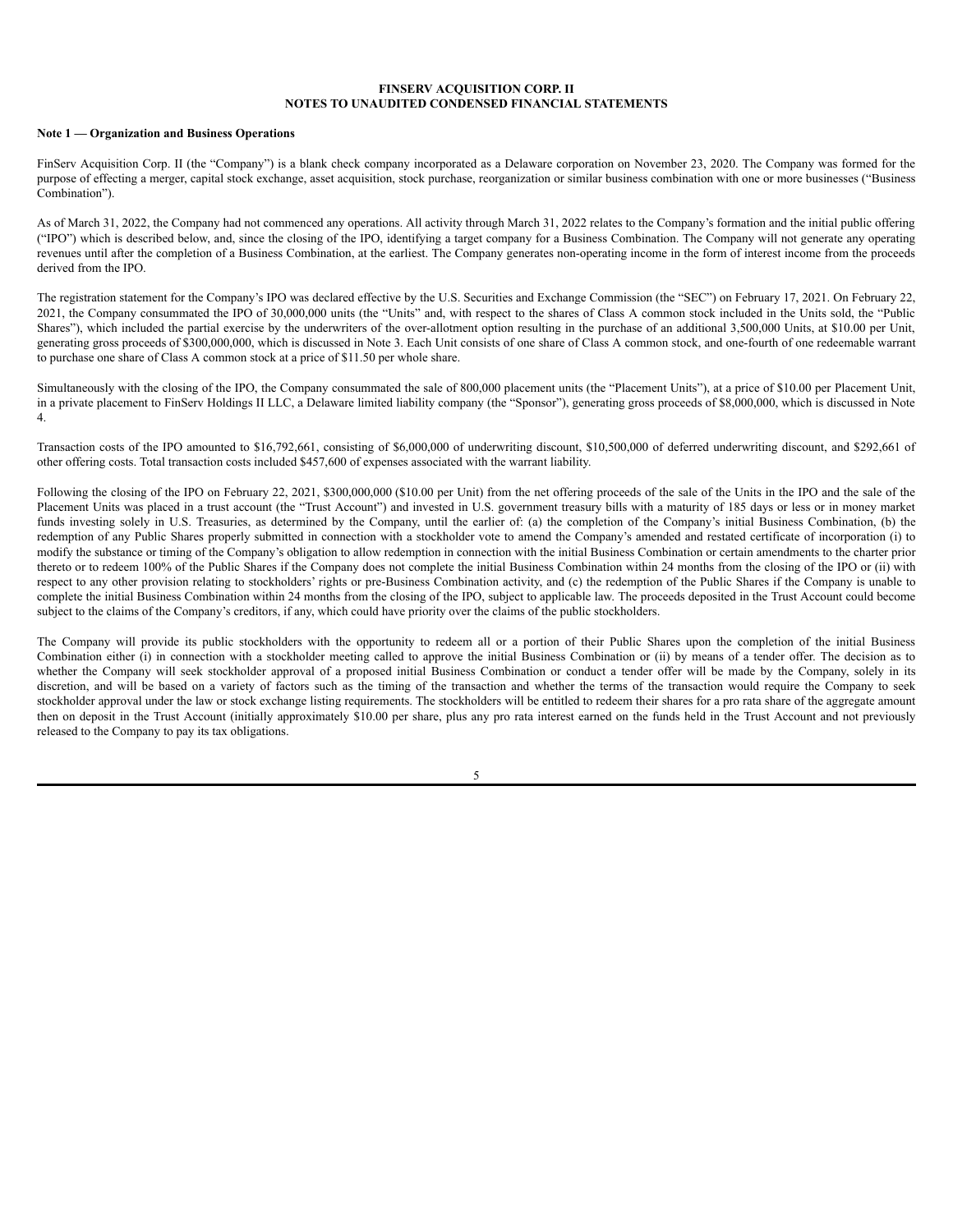The Company will have only 24 months from February 22, 2021, the closing of the IPO, to complete an initial Business Combination (the "Combination Period"). However, if the Company doesn't complete a Business Combination within the Combination Period, the Company will: (i) cease all operations except for the purpose of winding up, (ii) as promptly as reasonably possible but not more than ten business days thereafter, redeem the Public Shares, at a per-share price, payable in cash, equal to the aggregate amount then on deposit in the Trust Account, including interest earned on the funds held in the Trust Account and not previously released to the Company to pay its taxes (less up to \$100,000 of interest to pay dissolution expenses), divided by the number of then outstanding Public Shares, which redemption will completely extinguish public stockholders' rights as stockholders (including the right to receive further liquidating distributions, if any), and (iii) as promptly as reasonably possible following such redemption, subject to the approval of the Company's remaining stockholders and board of directors, liquidate and dissolve, subject in each case to the Company's obligations under Delaware law to provide for claims of creditors and the requirements of other applicable law.

The Sponsor, officers and directors have agreed to (i) waive their redemption rights with respect to their founder shares and Public Shares in connection with the completion of the initial Business Combination, (ii) waive their redemption rights with respect to their founder shares and Public Shares in connection with a stockholder vote to approve an amendment to the Company's amended and restated certificate of incorporation (A) to modify the substance or timing of the Company's obligation to allow redemption in connection with an initial Business Combination or to redeem 100% of the Public Shares if the Company does not complete the initial Business Combination within the Combination Period or (B) with respect to any other provision relating to stockholders' rights or pre-initial Business Combination activity, (iii) waive their rights to liquidating distributions from the Trust Account with respect to their founder shares if the Company fails to complete the initial Business Combination within the Combination Period, although they will be entitled to liquidating distributions from the Trust Account with respect to any Public Shares they hold if the Company fails to complete the initial Business Combination within the prescribed time frame, and (iv) vote any founder shares and placement shares held by them and any Public Shares purchased during or after the IPO (including in open market and privately-negotiated transactions) in favor of the Company's initial Business Combination.

The Company's Sponsor has agreed that it will be liable to the Company if and to the extent any claims by a third party for services rendered or products sold to the Company, or a prospective target business with which the Company has entered into a written letter of intent, confidentiality or similar agreement or Business Combination agreement, reduce the amount of funds in the Trust Account to below the lesser of (i) \$10.00 per public share and (ii) the actual amount per public share held in the Trust Account as of the date of the liquidation of the Trust Account, if less than \$10.00 per share due to reductions in the value of the trust assets, less taxes payable, provided that such liability will not apply to any claims by a third party or prospective target business who executed a waiver of any and all rights to the monies held in the Trust Account (whether or not such waiver is enforceable), nor will it apply to any claims under the Company's indemnity of the underwriters of the IPO against certain liabilities, including liabilities under the Securities Act of 1933, as amended (the "Securities Act"). However, the Company has not asked its Sponsor to reserve for such indemnification obligations, nor has the Company independently verified whether its Sponsor has sufficient funds to satisfy its indemnity obligations and believe that the Company's Sponsor's only assets are securities of the Company. Therefore, the Company cannot assure that its Sponsor would be able to satisfy those obligations.

## **Liquidity and Going Concern**

As of March 31, 2022, the Company had approximately \$0.8 million in its operating bank account and money markets funds and working capital of approximately \$0.9 million.

The Company's liquidity needs up to February 22, 2021 had been satisfied through a capital contribution from the Sponsor of \$25,000 for the founder shares (see Note 5) and the loan under an unsecured promissory note from the Sponsor of up to \$300,000, which outstanding balance was paid on February 22, 2021 (see Note 5). In addition, in order to finance transaction costs in connection with a Business Combination, the Company's Sponsor or an affiliate of the Sponsor or certain of the Company's officers and directors may, but are not obligated to, provide the Company Working Capital Loans (see Note 5).

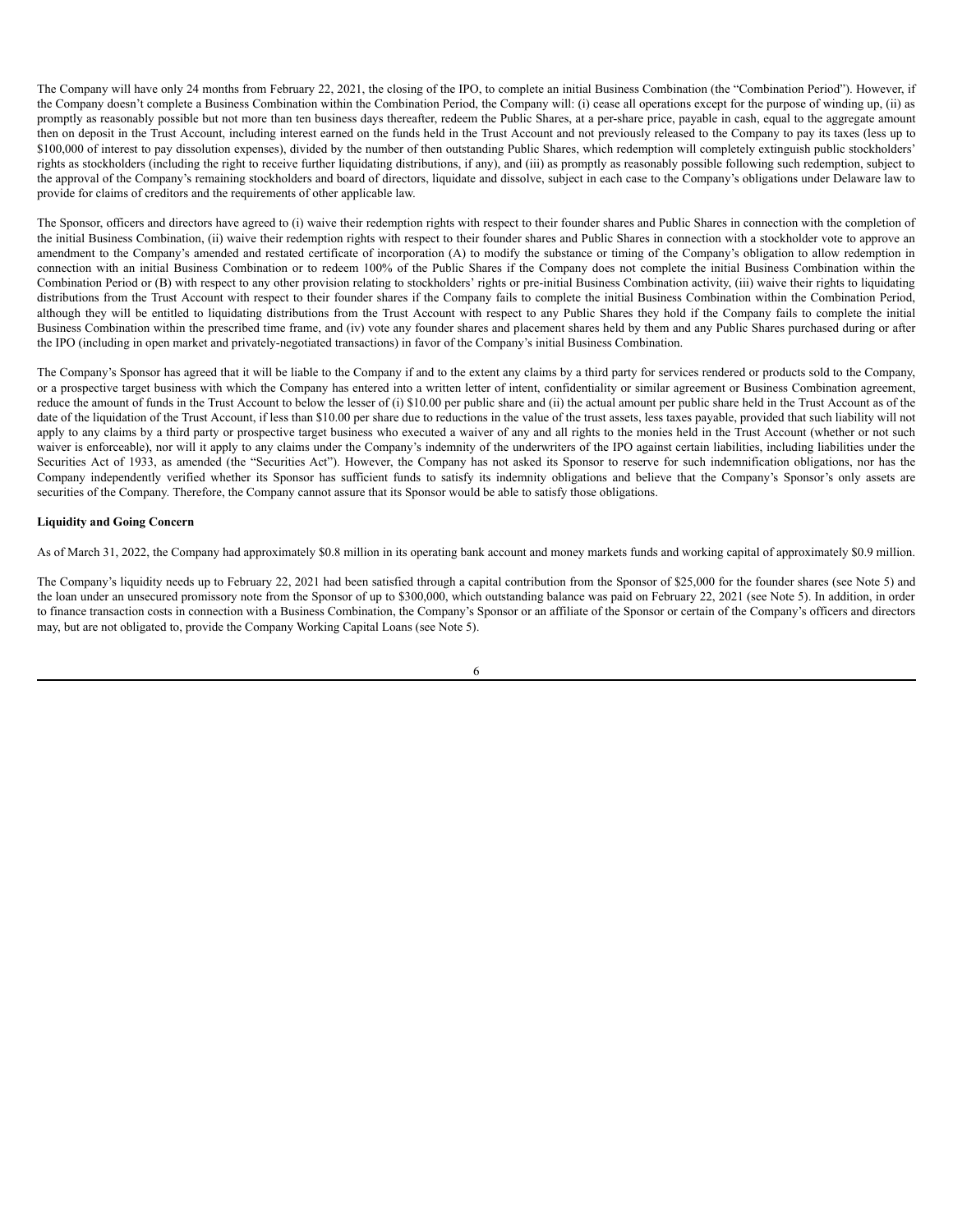The Company has until February 22, 2023 to complete its initial Business Combination as described in its final prospectus filed with the SEC on February 19, 2021. If the Company does not complete its initial Business Combination by February 22, 2023, it will begin mandatory liquidation proceedings, including the cessation of all operations and redemption of the Public Shares.

Based on the foregoing, management believes that the Company will have sufficient working capital and borrowing capacity to meet its needs through the earlier of the consummation of a Business Combination or one year from this filing. Over this time period, the Company will be using these funds for paying existing accounts payable, identifying and evaluating prospective initial Business Combination candidates, performing due diligence on prospective target businesses, paying for travel expenditures, selecting the target business to merge with or acquire, and structuring, negotiating and consummating the Business Combination. However, in light of the mandatory liquidation that could potentially occur within one year from the date of this report, management believes there is substantial doubt as to the Company's ability to continue as a going concern if it does not consummate its initial Business Combination before February 22, 2023.

# **Risks and Uncertainties**

Management is continuing to evaluate the impacts of the COVID-19 pandemic and the ongoing conflict in Ukraine and has concluded that while it is reasonably possible that it could have a negative effect on the Company's financial position, results of its operations and/or search for a target company, the specific impact is not readily determinable as of the date of these unaudited consolidated financial statements. The unaudited consolidated financial statements do not include any adjustments that might result from the outcome of this uncertainty.

# **Note 2 — Significant Accounting Policies**

#### **Basis of Presentation**

The accompanying unaudited condensed financial statements are presented in U.S. dollars in conformity with accounting principles generally accepted in the United States of America ("GAAP") for financial information and pursuant to the rules and regulations of the SEC. Accordingly, they do not include all of the information and footnotes required by GAAP. In the opinion of management, the unaudited condensed financial statements reflect all adjustments, which include only normal recurring adjustments necessary for the fair statement of the balances and results for the periods presented.

The accompanying unaudited condensed financial statements should be read in conjunction with the Company's Form 10-K and Form 10-K/A for the year ended December 31, 2021 as filed with the SEC on March 29, 2022 and April 1, 2022, respectively, which contains the audited financial statements and notes thereto. The interim results for the three months and three months ended March 31, 2022 are not necessarily indicative of the results to be expected for the year ending December 31, 2022 or for any future interim periods.

## **Emerging Growth Company Status**

The Company is an "emerging growth company," as defined in Section 2(a) of the Securities Act, as modified by the Jumpstart our Business Startups Act of 2012, (the "JOBS Act"), and it may take advantage of certain exemptions from various reporting requirements that are applicable to other public companies that are not emerging growth companies including, but not limited to, not being required to comply with the auditor attestation requirements of Section 404 of the Sarbanes-Oxley Act, reduced disclosure obligations regarding executive compensation in its periodic reports and proxy statements, and exemptions from the requirements of holding a nonbinding advisory vote on executive compensation and stockholder approval of any golden parachute payments not previously approved.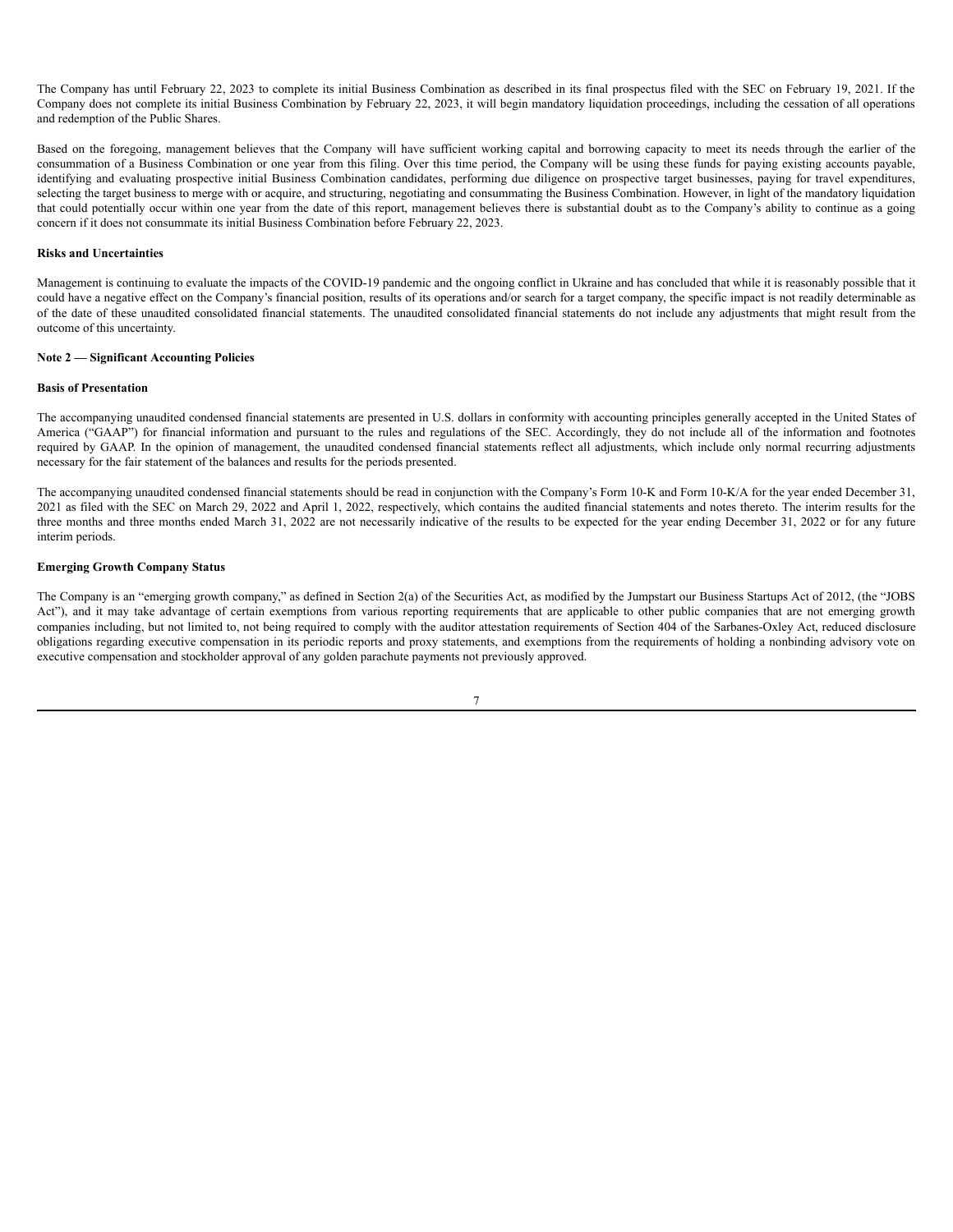Further, Section 102(b)(1) of the JOBS Act exempts emerging growth companies from being required to comply with new or revised financial accounting standards until private companies (that is, those that have not had a Securities Act registration statement declared effective or do not have a class of securities registered under the Exchange Act) are required to comply with the new or revised financial accounting standards. The JOBS Act provides that a company can elect to opt out of the extended transition period and comply with the requirements that apply to non-emerging growth companies but any such election to opt out is irrevocable. The Company has elected not to opt out of such extended transition period which means that when a standard is issued or revised and it has different application dates for public or private companies, the Company, as an emerging growth company, can adopt the new or revised standard at the time private companies adopt the new or revised standard. This may make comparison of the Company's financial statements with another public company which is neither an emerging growth company nor an emerging growth company which has opted out of using the extended transition period difficult or impossible because of the potential differences in accounting standards used.

## **Use of Estimates**

The preparation of condensed financial statements in conformity with US GAAP requires management to make estimates and assumptions that affect the reported amounts of assets and liabilities and disclosure of contingent assets and liabilities at the date of the financial statements and the reported amounts of expenses during the reporting period. Accordingly, actual results could differ from those estimates.

Making estimates requires management to exercise significant judgment. It is at least reasonably possible that the estimate of the effect of a condition, situation or set of circumstances that existed at the date of the financial statements, which management considered in formulating its estimate, could change in the near term due to one or more future confirming events. One of the more significant accounting estimates included in these unaudited condensed financial statements is the determination of the fair value of the warrant liability. Accordingly, the actual results could differ significantly from those estimates.

## **Cash and Cash Equivalents**

The Company considers all short-term investments with an original maturity of three months or less when purchased to be cash equivalents. As of March 31, 2022 and December 31, 2021, the Company had cash and cash equivalents of \$781,376 and \$1,151,239, respectively.

#### **Investments Held in Trust Account**

At March 31, 2022 and December 31, 2021, the assets held in the Trust Account were held in money market funds which invest in U.S. Treasury securities.

## **Concentration of Credit Risk**

Financial instruments that potentially subject the Company to concentrations of credit risk consist of cash accounts in a financial institution, which, at times, may exceed the federal depository insurance corporation coverage of \$250,000. The Company has not experienced losses on these accounts and management believes the Company is not exposed to significant risks on such accounts.

### **Warrant Liabilities**

The Company does not use derivative instruments to hedge exposure to cash flow, market, or foreign currency risks. The Company evaluated the Public Warrants and private placement warrants (the "Private Placement Warrants", and collectively, "Warrants", which are discussed in Note 4, Note 5, and Note 9) in accordance with ASC 815-40, "Derivatives and Hedging — Contracts in Entity's Own Equity", and concluded that a provision in the Warrant Agreement related to certain tender or exchange offers precludes the Warrants from being accounted for as components of equity. As the Warrants meet the definition of a derivative as contemplated in ASC 815, the Warrants are recorded as derivative liabilities on the condensed balance sheets and measured at fair value at inception (on the date of the IPO) and at each reporting date in accordance with ASC 820, "Fair Value Measurement", with changes in fair value recognized in the condensed statements of operations in the period of change.

## **Offering Costs Associated with the Initial Public Offering**

The Company complies with the requirements of the ASC 340-10-S99-1. Offering costs consisted of legal, accounting, underwriting fees and other costs incurred through the IPO that were directly related to the IPO. Offering costs are allocated to the separable financial instruments issued in the IPO based on a relative fair value basis, compared to total proceeds received. Offering costs associated with warrant liabilities are expensed as incurred, presented as non-operating expenses in the statements of operations. Offering costs associated with the Class A common stock were charged to temporary equity upon the completion of the IPO. Transaction costs of the IPO amounted to an aggregate of \$16,792,661, of which \$457,600 was allocated to expense associated with the warrant liability and \$16,335,061 was charged to temporary equity.

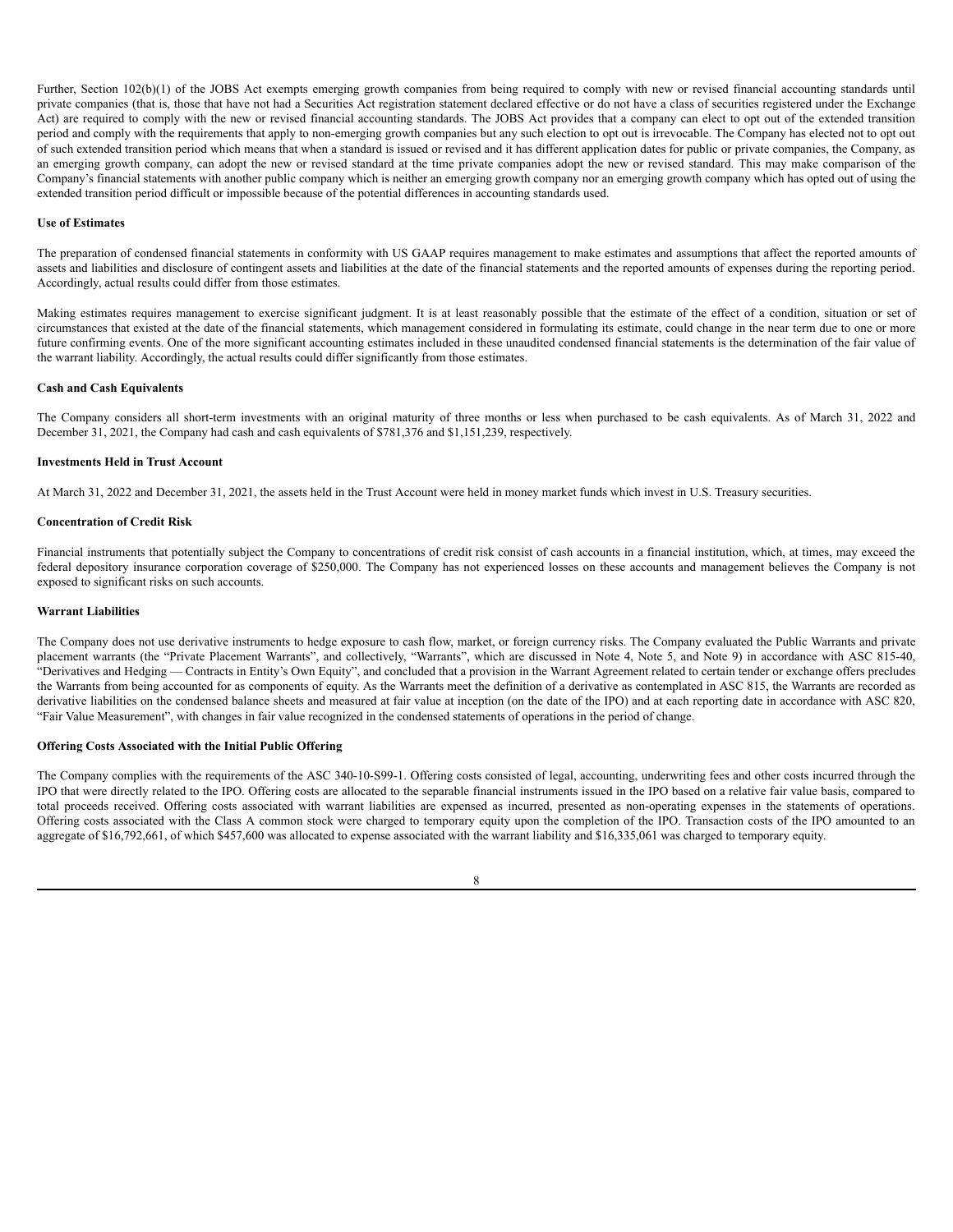#### **Class A Common Stock Subject to Possible Redemption**

All of the Public Shares sold as part of the Units in the IPO contain a redemption feature which allows for the redemption of such Public Shares in connection with the Company's liquidation, if there is a stockholder vote or tender offer in connection with the Business Combination and in connection with certain amendments to the Company's second amended and restated certificate of incorporation. In accordance with SEC and its staff's guidance on redeemable equity instruments, which has been codified in ASC 480-10-S99, redemption provisions not solely within the control of the Company require common stock subject to redemption to be classified outside of permanent equity. Ordinary liquidation events, which involve the redemption and liquidation of all of the entity's equity instruments, are excluded from the provisions of ASC 480. Accordingly, at March 31, 2022 and December 31, 2021, all shares of Class A common stock subject to possible redemption are presented as temporary equity, outside of the stockholders' equity section of the Company's balance sheets, respectively. The Company recognizes any subsequent changes in redemption value immediately as they occur and adjusts the carrying value of redeemable Class A common stock to the redemption value at the end of each reporting period. Immediately upon the closing of the IPO, the Company recognized the accretion from initial book value to redemption amount value of redeemable Class A common stock. This method would view the end of the reporting period as if it were also the redemption date for the security. The change in the carrying value of redeemable Class A common stock also resulted in charges against Additional paid-in capital and Accumulated deficit.

The Class A common stock subject to possible redemption reflected on the balance sheets as of March 31, 2022 and December 31, 2021 are reconciled in the following table:

| Gross Proceeds                                      | 300,000,000  |
|-----------------------------------------------------|--------------|
| Less:                                               |              |
| Proceeds allocated to public warrants               | (8,175,000)  |
| Class A common stock issuance costs                 | (16,335,061) |
| Plus:                                               |              |
| Accretion of carrying value to redemption value     | 24,510,061   |
| Class A common stock subject to possible redemption | 300,000,000  |

## **Income Taxes**

The Company accounts for income taxes under ASC 740 Income Taxes ("ASC 740"). ASC 740 requires the recognition of deferred tax assets and liabilities for both the expected impact of differences between the financial statement and tax basis of assets and liabilities and for the expected future tax benefit to be derived from tax loss and tax credit carry forwards. ASC 740 additionally requires a valuation allowance to be established when it is more likely than not that all or a portion of deferred tax assets will not be realized. The deferred tax assets were deemed to be de minimis as of March 31, 2022 and December 31, 2021.

ASC 740 also clarifies the accounting for uncertainty in income taxes recognized in an enterprise's financial statements and prescribes a recognition threshold and measurement process for financial statement recognition and measurement of a tax position taken or expected to be taken in a tax return. For those benefits to be recognized, a tax position must be more-likely-than-not to be sustained upon examination by taxing authorities. ASC 740 also provides guidance on derecognition, classification, interest and penalties, accounting in interim period, disclosure and transition.

The Company recognizes accrued interest and penalties related to unrecognized tax benefits as income tax expense. There were no unrecognized tax benefits and no amounts accrued for interest and penalties as of March 31, 2022 and December 31, 2021. The Company is currently not aware of any issues under review that could result in significant payments, accruals or material deviation from its position. The Company has identified the United States as its only "major" tax jurisdiction. The Company is subject to income tax examinations by major taxing authorities since inception. These potential examinations may include questioning the timing and amount of deductions, the nexus of income among various tax jurisdictions and compliance with federal and state tax laws. The Company's management does not expect that the total amount of unrecognized tax benefits will materially change over the next twelve months. The provision for income taxes was deemed to be de minimis for the three months ended March 31, 2022 and 2021.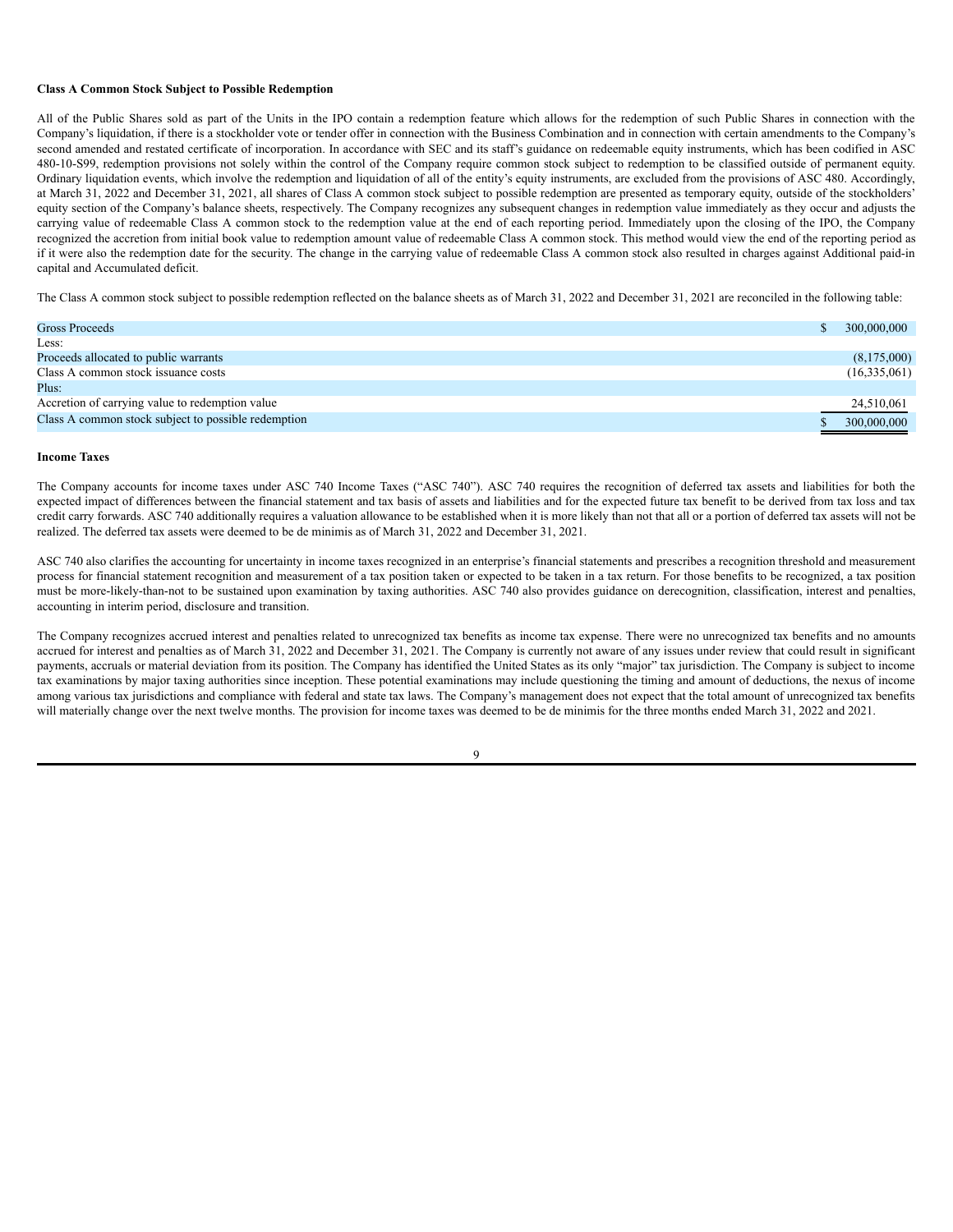## **Net Income (Loss) Per Share of Common Stock**

The Company complies with accounting and disclosure requirements of FASB ASC Topic 260, Earnings Per Share. The Company has two classes of shares, which are referred to as Class A common stock and Class B common stock. Income and losses are shared pro rata between the two classes of shares. Net income (loss) per share is computed by dividing net income by the weighted average number of shares outstanding during the period, excluding shares subject to forfeiture. The Company has not considered the effect of the warrants sold in the IPO and the private placement to purchase an aggregate of 7,700,000 shares of the Company's Class A common stock in the calculation of diluted income (loss) per share, since the exercise of the warrants are contingent upon the occurrence of future events. As a result, diluted net income (loss) per share is the same as basic net income (loss) per share for the period presented.

# **Reconciliation of Net Income per Common Share**

Accordingly, basic and diluted income per share for Class A common stock and for Class B common stock is calculated as follows:

|                                         | For the<br>three months ended<br>March 31,<br>2022 |    |                                       | For the<br>three months ended<br>March 31,<br>2021 |                                                     |              |                                                                            |
|-----------------------------------------|----------------------------------------------------|----|---------------------------------------|----------------------------------------------------|-----------------------------------------------------|--------------|----------------------------------------------------------------------------|
|                                         | <b>Class A</b><br><b>Common Stock</b>              |    | <b>Class B</b><br><b>Common Stock</b> |                                                    | Redeemable<br><b>Class A</b><br><b>Common Stock</b> |              | Non-<br>redeemable<br>Class A and<br><b>Class B</b><br><b>Common Stock</b> |
| Basic and diluted net income per share: |                                                    |    |                                       |                                                    |                                                     |              |                                                                            |
| Numerator:                              |                                                    |    |                                       |                                                    |                                                     |              |                                                                            |
| Allocation of net income                | \$<br>1,706,952                                    | \$ | 415,654                               | <sup>\$</sup>                                      | 1,634,891                                           | <sup>S</sup> | 879,327                                                                    |
| Denominator:                            |                                                    |    |                                       |                                                    |                                                     |              |                                                                            |
| Weighted-average shares outstanding     | 30,800,000                                         |    | 7,500,000                             |                                                    | 13,004,444                                          |              | 6,994,444                                                                  |
| Basic and diluted net income per share  | 0.06                                               |    | 0.06                                  |                                                    | 0.13                                                |              | 0.13                                                                       |

# **Fair Value of Financial Instruments**

The fair value of the Company's assets and liabilities, which qualify as financial instruments under FASB ASC 820, "Fair Value Measurements and Disclosures," approximates the carrying amounts represented in the accompanying condensed balance sheets, primarily due to their short-term nature.

### **Recent Accounting Pronouncements**

Management does not believe that any recently issued, but not effective, accounting standards, if currently adopted, would have a material effect on the Company's financial statements.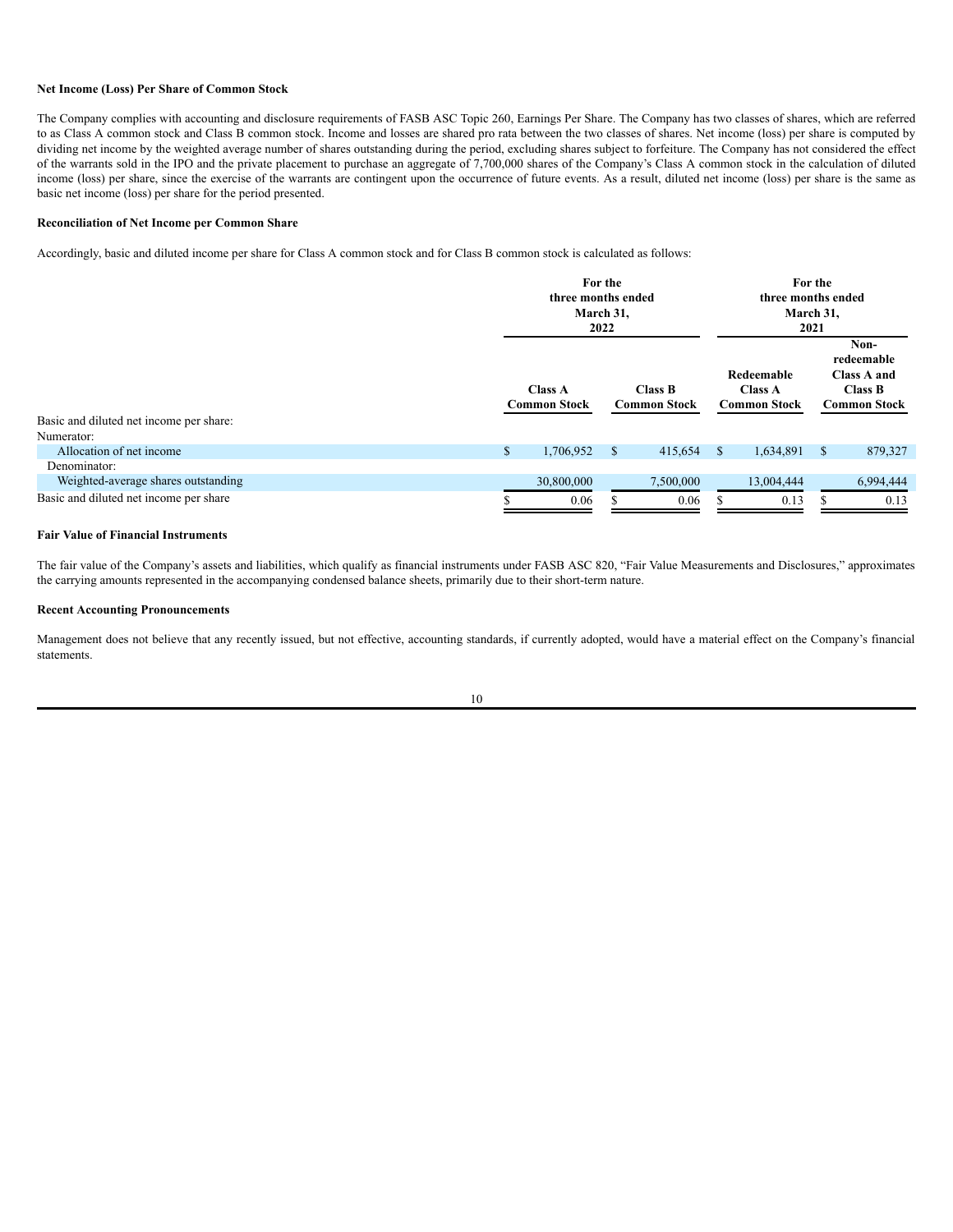### **Note 3 — Initial Public Offering**

### **Public Units**

On February 22, 2021, the Company sold 30,000,000 Units, at a purchase price of \$10.00 per Unit, which included the partial exercise by the underwriters of the over-allotment option resulting in the purchase of an additional 3,500,000 Units. Each Unit consists of one share of Class A common stock, and one-fourth of one redeemable warrant to purchase one share of Class A common stock (the "Public Warrants").

# **Public Warrants**

As of March 31, 2022 and December 31, 2021, the Company has 7,500,000 Public Warrants outstanding. Each whole warrant entitles the holder to purchase one share of the Company's Class A common stock at a price of \$11.50 per share, subject to adjustment as discussed herein. Each warrant will become exercisable on the later of 30 days after the completion of the initial Business Combination or February 22, 2022, twelve (12) months from the date of the closing of the IPO, and will expire five years after the completion of the initial Business Combination, or earlier upon redemption or liquidation. In addition, if (x) the Company issues additional shares of Class A common stock or equity-linked securities for capital raising purposes in connection with the closing of the initial Business Combination at an issue price or effective issue price of less than \$9.20 per share of Class A common stock (with such issue price or effective issue price to be determined in good faith by the Company's board of directors and, in the case of any such issuance to the Company's Sponsor or its affiliates, without taking into account any founder shares held by the Sponsor or its affiliates, prior to such issuance) (the "Newly Issued Price"), (y) the aggregate gross proceeds from such issuances represent more than 60% of the total equity proceeds, and interest thereon, available for the funding of the initial Business Combination on the date of the consummation of the initial Business Combination (net of redemptions), and (z) the volume weighted average trading price of the Company's common stock during the 20 trading day period starting on the trading day prior to the day on which the Company consummates the initial Business Combination (such price, the "Market Value") is below \$9.20 per share, the exercise price of the warrants will be adjusted (to the nearest cent) to be equal to 115% of the greater of the Market Value and the Newly Issued Price, the \$18.00 per share redemption trigger price described below under the caption "Redemption of warrants when the price per share of Class A common stock equals or exceeds \$18.00" will be adjusted (to the nearest cent) to be equal to 180% of the higher of the Market Value and the Newly Issued Price, and the \$10.00 per share redemption trigger price described below under the caption "Redemption of warrants when the price per share of Class A common Stock equals or exceeds \$10.00" will be adjusted (to the nearest cent) to be equal to the higher of the Market Value and the Newly Issued Price.

The Company will not be obligated to deliver any shares of Class A common stock pursuant to the exercise of a warrant and will have no obligation to settle such warrant exercise unless a registration statement under the Securities Act with respect to the shares of Class A common stock underlying the warrants is then effective and a current prospectus relating thereto is current. No warrant will be exercisable and the Company will not be obligated to issue shares of Class A common stock upon exercise of a warrant unless Class A common stock issuable upon such warrant exercise has been registered, qualified or deemed to be exempt under the securities laws of the state of residence of the registered holder of the warrants. In no event will the Company be required to net cash settle any warrant. In the event that a registration statement is not effective for the exercised warrants, the purchaser of a unit containing such warrant will have paid the full purchase price for the unit solely for the share of Class A common stock underlying such unit.

## *Redemption of Warrants When the Price per Share of Class A Common Stock Equals or Exceeds \$18.00*

Once the warrants become exercisable, the Company may redeem the outstanding warrants:

- in whole and not in part;
- at a price of \$0.01 per warrant;
- upon not less than 30 days' prior written notice of redemption given after the warrants become exercisable (the "30-day redemption period") to each warrant holder; and
- if, and only if, the reported last sale price of the Class A common stock equals or exceeds \$18.00 per share (as adjusted for stock splits, stock dividends, reorganizations, recapitalizations and the like) for any 20 trading days within a 30-trading day period ending three business days before the Company sends the notice of redemption to the warrant holders.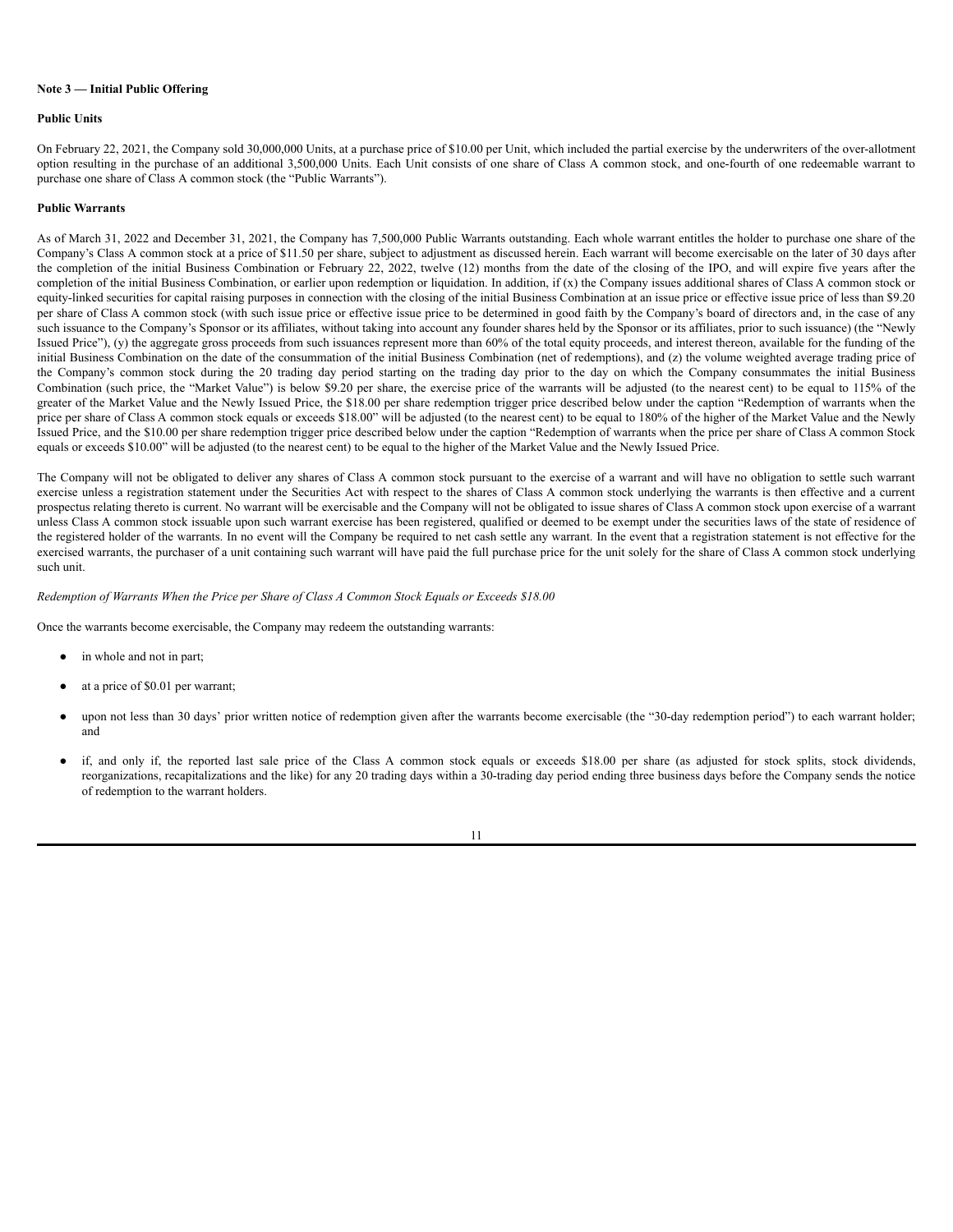## *Redemption of Warrants When the Price per Share of Class A Common Stock Equals or Exceeds \$10.00*

Once the warrants become exercisable, the Company may redeem the outstanding warrants:

- in whole and not in part;
- at a price of \$0.10 per warrant, upon a minimum of 30 days' prior written notice of redemption, provided that holders will be able to exercise their warrants, but only on a cashless basis, prior to redemption based on the redemption date and the "fair market value" of Class A common stock except as otherwise described below;
- if, and only if, the reported last sale price of the Class A common stock equals or exceeds \$10.00 per share (as adjusted for stock splits, stock dividends, reorganizations, recapitalizations and the like) for any 20 trading days (the "Reference Days") within a 30-trading day period ending three business days before the Company sends the notice of redemption to the warrant holders; and
- if the reported last sale price of the Class A common stock is less than \$18.00 per share (as adjusted for stock splits, stock dividends, recoganizations, recapitalizations and the like) for the Reference Days, the placement warrants are also concurrently called for redemption on the same terms as the outstanding public warrants, as described above.

If the Company calls the warrants for redemption as described above, the management will have the option to require all holders that wish to exercise warrants to do so on a cashless basis. In determining whether to require all holders to exercise their warrants on a cashless basis, the management will consider, among other factors, the Company's cash position, the number of warrants that are outstanding and the dilutive effect on its stockholders of issuing the maximum number of shares of Class A common stock issuable upon the exercise of the warrants. In such event, each holder would pay the exercise price by surrendering the warrants for that number of shares of Class A common stock equal to the lesser of (A) the quotient obtained by dividing (x) the product of the number of shares of Class A common stock underlying the warrants multiplied by the excess of the "fair market value" (defined below) over the exercise price of the warrant by (y) the fair market value and (B) 0.361 per whole warrant. The "fair market value" shall mean the average reported closing price of the Class A common stock for the ten trading days ending on the third trading day prior to the date on which the notice of redemption is sent to the holders of warrants.

# **Note 4 — Private Placement**

Simultaneously with the closing of the IPO, the Sponsor purchased an aggregate of 800,000 Placement Units at a price of \$10.00 per Placement Unit, for an aggregate purchase price of \$8,000,000, in a private placement. A portion of the proceeds from the private placement was added to the proceeds from the IPO held in the Trust Account.

Each Placement Unit is identical to the Units offered in the IPO except as described below. There will be no redemption rights or liquidating distributions from the Trust Account with respect to the founder shares, placement shares or Private Placement Warrants, which will expire worthless if the Company does not consummate a Business Combination within the Combination Period.

As of March 31, 2022 and December 31, 2021, the Company has 200,000 Private Placement Warrants outstanding. The Private Placement Warrants will be identical to Public Warrants except that the Private Placement Warrants, so long as they are held by the Sponsor or its permitted transferees, (i) will not be redeemable by the Company, (ii) may not, subject to certain limited exceptions, be transferred, assigned or sold by the holders until 30 days after the completion of the Company's initial Business Combination, (iii) may be exercised by the holders on a cashless basis.

The Company's initial stockholders have agreed to waive their redemption rights with respect to their placement shares (i) in connection with the consummation of a Business Combination, (ii) in connection with a stockholder vote to amend the Company's amended and restated certificate of incorporation to modify the substance or timing of the Company's obligation to allow redemption in connection with the initial Business Combination or certain amendments to the Company's charter prior thereto, to redeem 100% of the Public Shares if the Company does not complete the initial Business Combination within the Combination Period or with respect to any other provision relating to stockholders' rights or pre-initial Business Combination activity and (iii) if the Company fails to consummate a Business Combination within the Combination Period or if the Company liquidates prior to the expiration of the Combination Period. However, the initial stockholders will be entitled to redemption rights with respect to any Public Shares held by them if the Company fails to consummate a Business Combination or liquidate within the Combination Period.

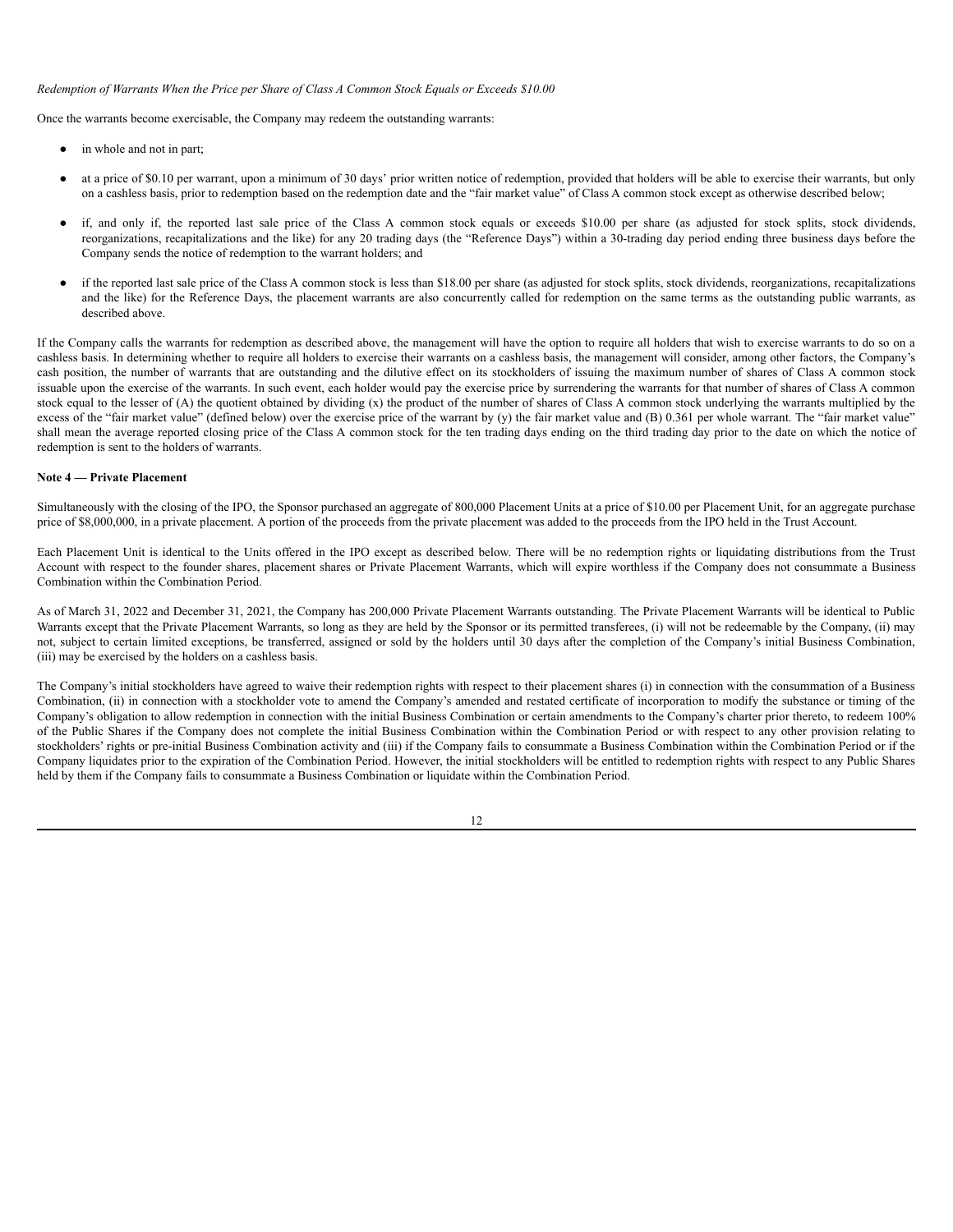#### **Note 5 — Related Party Transactions**

### **Founder Shares**

In December 2020, the Company's initial stockholders paid \$25,000, or approximately \$0.003 per share, in consideration for an aggregate of 7,187,500 shares of Class B common stock par value \$0.0001 (the "Founder Shares"). In February 2021, the Company effected a stock dividend of 0.06 shares for each share of Class B common stock outstanding, resulting in the Sponsor holding an aggregate number of 7,618,750 Founder Shares, including an aggregate of up to 993,750 shares subject to forfeiture if the overallotment option was not exercised by the underwriters in full. On February 22, 2021, as a result of the underwriters' election to partially exercise their over-allotment option, a proportionate number of founder shares, aggregating 118,750, were forfeited, resulting in the Sponsor holding an aggregate of 7,500,000 Founder Shares.

With certain limited exceptions, the founder shares are not transferable, assignable or salable (except to the Company's officers and directors and other persons or entities affiliated with the Sponsor, each of whom will be subject to the same transfer restrictions) until the earlier of (A) six months after the completion of the Company's initial Business Combination or (B) subsequent to the Company's initial Business Combination, (x) if the last sale price of the Company's Class A common stock equals or exceeds \$12.00 per share (as adjusted for stock splits, stock dividends, reorganizations, recapitalizations and the like) for any 20 trading days within any 30-trading day period commencing at least 90 days after the initial Business Combination, or (y) the date, following the completion of the Company's initial Business Combination, on which the Company completes a liquidation, merger, capital stock exchange, reorganization or other similar transaction that results in all of the Company's stockholders having the right to exchange their shares of common stock for cash, securities or other property.

# **Promissory Note — Related Party**

On December 23, 2020, the Company issued an unsecured promissory note to the Sponsor for an aggregate of up to \$300,000 to cover expenses related to the IPO. This loan was non-interest bearing and payable on the earlier of December 31, 2021 or the completion of the IPO. On February 22, 2021, the Company paid the balance of the promissory note in full from the IPO proceeds, and it is no longer available to be drawn upon.

# **Related Party Loans**

In order to finance transaction costs in connection with a Business Combination, the Sponsor or an affiliate of the Sponsor or certain of the Company's officers and directors may, but are not obligated to, loan the Company funds as may be required ("Working Capital Loans"). If the Company completes a Business Combination, the Company would repay the Working Capital Loans out of the proceeds of the Trust Account released to the Company. Otherwise, the Working Capital Loans would be repaid only out of funds held outside the Trust Account. In the event that a Business Combination does not close, the Company may use a portion of the working capital held outside the Trust Account to repay the Working Capital Loans but no proceeds from the Trust Account would be used to repay the Working Capital Loans. Up to \$1,500,000 of such Working Capital Loans may be convertible into units at a price of \$10.00 per unit at the option of the lender. The units would be identical to the Placement units. As of March 31, 2022 and December 31, 2021, no such Working Capital Loans were outstanding.

### **Administrative Services Agreement**

The Company entered into an agreement whereby, commencing on April 1, 2021 through the earlier of the consummation of the Initial Business Combination or the Company's liquidation, the Company may pay, if requested by the Sponsor, a monthly fee of up to \$10,000 for office space, utilities and administrative support. Upon completion of the Business Combination or the Company's liquidation, the Company will cease paying these monthly fees. No fees were requested, paid or accrued for the quarters ended March 31, 2022 and March 31, 2021.

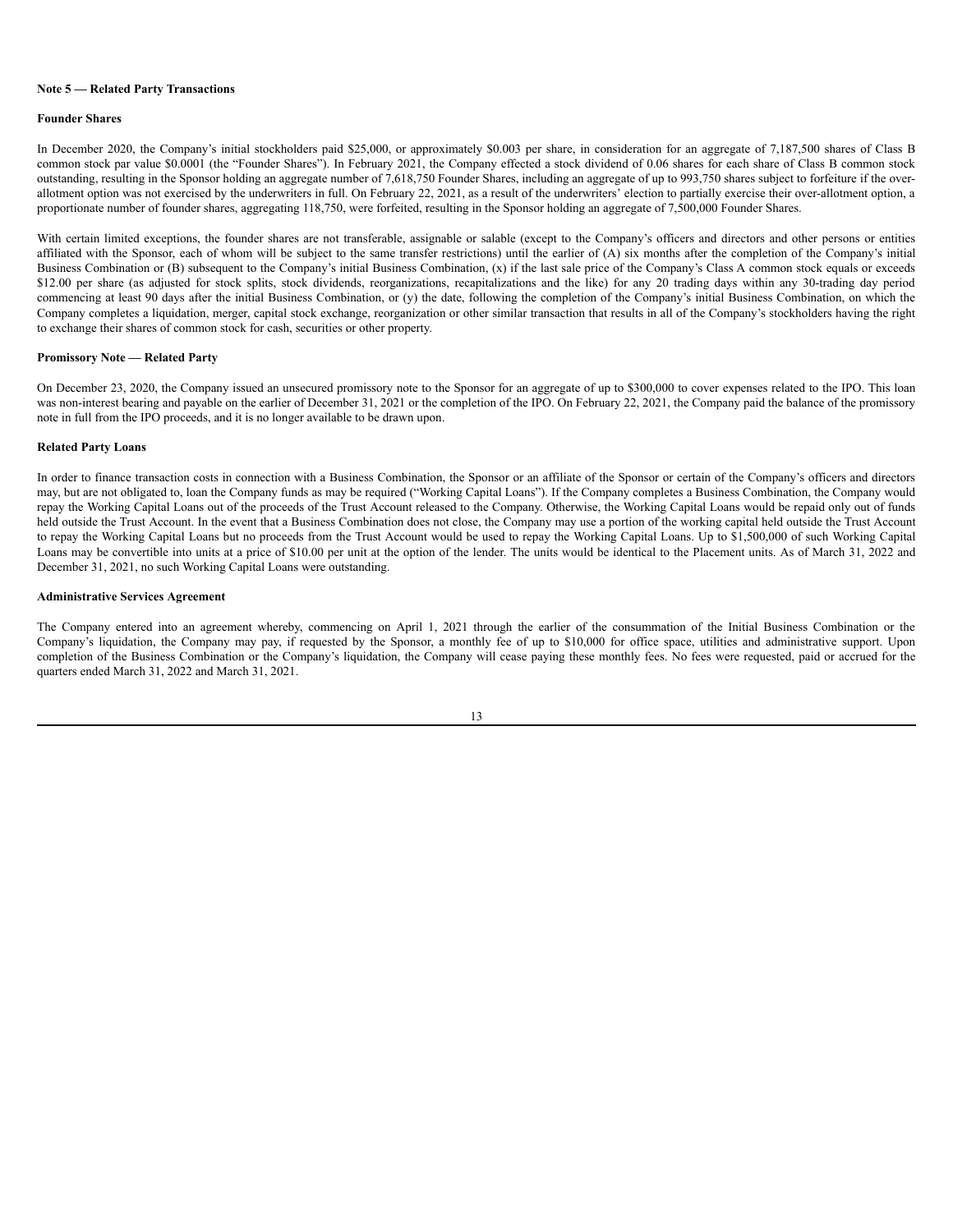### **Note 6 — Commitments and Contingencies**

## **Registration Rights**

The holders of the founder shares, Placement Units (including the underlying securities), and units that may be issued upon conversion of Working Capital Loans (including the underlying securities) and Class A common stock issuable upon conversion of the founder shares, are entitled to registration rights pursuant to a registration rights agreement to be signed prior to or on the effective date of the IPO, requiring the Company to register such securities for resale. The holders of the majority of these securities are entitled to make up to three demands, excluding short form demands, that the Company registers such securities. In addition, the holders have certain "piggy-back" registration rights with respect to registration statements filed subsequent to the completion of the initial Business Combination and rights to require the Company to register for resale such securities pursuant to Rule 415 under the Securities Act.

# **Underwriting Agreement**

The underwriter had a 45-day option from the date of the IPO to purchase up to an aggregate of 3,975,000 additional Units at the public offering price less the underwriting commissions to cover over-allotments, if any. On February 22, 2021, the underwriter partially exercised its over-allotment option and purchased 3,500,000 additional units, and was paid a cash underwriting discount of \$0.20 per Unit, or \$6,000,000 in the aggregate.

The underwriters are entitled to deferred underwriting fee of 3.5% of the gross proceeds of the IPO, or \$10,500,000 in the aggregate. The deferred fee will be payable to the underwriters from the amounts held in the Trust Account solely in the event that the Company completes an initial Business Combination, subject to the terms of the underwriting agreement.

### **Note 7 — Stockholders' Deficit**

*Preferred Stock* — The Company is authorized to issue a total of 1,000,000 shares of preferred stock at par value of \$0.0001 per share. At March 31, 2022 and December 31, 2021, there were no shares of preferred stock issued or outstanding.

*Class A Common Stock* — The Company is authorized to issue a total of 100,000,000 shares of Class A common stock at par value of \$0.0001 per share. At March 31, 2022 and December 31, 2021, there were 800,000 shares issued and outstanding, excluding 30,000,000 shares subject to possible redemption.

*Class B Common Stock* — The Company is authorized to issue a total of 10,000,000 shares of Class B common stock at par value of \$0.0001 per share. At March 31, 2022 and December 31, 2021, there were 7,500,000 shares issued and outstanding.

The Company's Sponsor, directors and officers have agreed not to transfer, assign or sell their founder shares until the earlier to occur of (A) six months after the completion of the Company's initial Business Combination or (B) subsequent to the Company's initial Business Combination, (x) if the last sale price of the Company's Class A common stock equals or exceeds \$12.00 per share (as adjusted for stock splits, stock dividends, reorganizations, recapitalizations and the like) for any 20 trading days within any 30trading day period commencing at least 90 days after the initial Business Combination, or (y) the date, following the completion of the Company's initial Business Combination, on which the Company completes a liquidation, merger, capital stock exchange, reorganization or other similar transaction that results in all of the Company's stockholders having the right to exchange their shares of common stock for cash, securities or other property.

The shares of Class B common stock will automatically convert into shares of Class A common stock at the time of the initial Business Combination on a one-for-one basis (subject to adjustment for stock splits, stock dividends, reorganizations, recapitalizations and the like), and subject to further adjustment as provided herein. In the case that additional shares of Class A common stock, or equity-linked securities, are issued or deemed issued in excess of the amounts offered in IPO and related to the closing of the initial Business Combination, the ratio at which shares of Class B common stock shall convert into shares of Class A common stock will be adjusted (unless the holders of a majority of the outstanding shares of Class B common stock agree to waive such adjustment with respect to any such issuance or deemed issuance) so that the number of shares of Class A common stock issuable upon conversion of all shares of Class B common stock will equal, in the aggregate, on an as-converted basis, 20% of the sum of the total number of all shares of common stock outstanding upon completion of the IPO (excluding the placement units and underlying securities) plus all shares of Class A common stock and equity-linked securities issued or deemed issued in connection with the initial Business Combination (excluding any shares or equity-linked securities issued, or to be issued, to any seller in the initial Business Combination, any private-equivalent units and their underlying securities issued to the Sponsor or its affiliates upon conversion of loans made to the Company).

Holders of record of the Class A common stock and holders of record of the Class B common stock will vote together as a single class on all matters submitted to a vote of the Company's stockholders, with each share of common stock entitling the holder to one vote except as required by law.

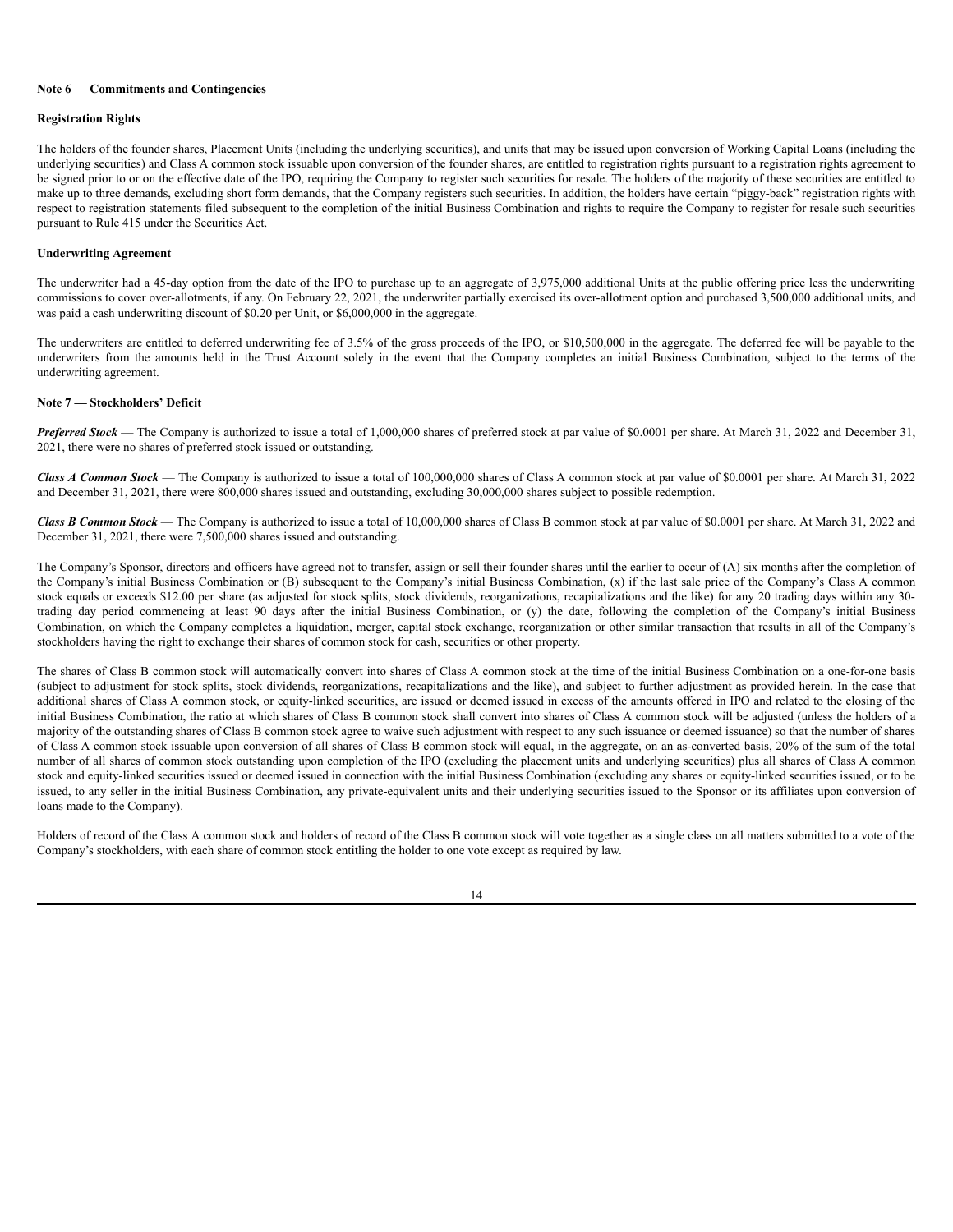#### **Note 8 — Fair Value Measurements**

The Company follows the guidance in ASC 820, "Fair Value Measurement," for its financial assets and liabilities that are re-measured and reported at fair value at each reporting period, and non-financial assets and liabilities that are re-measured and reported at fair value at least annually.

The fair value of the Company's financial assets and liabilities reflects management's estimate of amounts that the Company would have received in connection with the sale of the assets or paid in connection with the transfer of the liabilities in an orderly transaction between market participants at the measurement date. In connection with measuring the fair value of its assets and liabilities, the Company seeks to maximize the use of observable inputs (market data obtained from independent sources) and to minimize the use of unobservable inputs (internal assumptions about how market participants would price assets and liabilities). The following fair value hierarchy is used to classify assets and liabilities based on the observable inputs and unobservable inputs used in order to value the assets and liabilities:

- Level 1 Valuations based on unadjusted quoted prices in active markets for identical assets or liabilities that the Company has the ability to access. Valuation adjustments and block discounts are not being applied. Since valuations are based on quoted prices that are readily and regularly available in an active market, valuation of these securities does not entail a significant degree of judgment.
- Level 2 Valuations based on (i) quoted prices in active markets for similar assets and liabilities, (ii) quoted prices in markets that are not active for identical or similar assets, (iii) inputs other than quoted prices for the assets or liabilities, or (iv) inputs that are derived principally from or corroborated by market through correlation or other means.
- Level 3 Valuations based on inputs that are unobservable and significant to the overall fair value measurement.

The following table presents information about the Company's assets and liabilities that are measured at fair value on a recurring basis at March 31, 2022 and December 31, 2021, and indicates the fair value hierarchy of the valuation inputs the Company utilized to determine such fair value:

| Assets:                                 |    | March 31,<br>2022 |    | <b>Ouoted Prices</b><br>In Active<br><b>Markets</b><br>(Level 1) | Significant<br>Other<br><b>Observable</b><br>Inputs<br>(Level 2) | <b>Significant</b><br>Other<br>Unobservable<br>Inputs<br>(Level 3) |
|-----------------------------------------|----|-------------------|----|------------------------------------------------------------------|------------------------------------------------------------------|--------------------------------------------------------------------|
|                                         |    |                   |    |                                                                  |                                                                  |                                                                    |
| U.S. Money Market held in Trust Account |    | 300,051,943       | S. | 300,051,943                                                      |                                                                  |                                                                    |
|                                         |    | 300,051,943       | S. | 300,051,943                                                      |                                                                  |                                                                    |
| Liabilities:                            |    |                   |    |                                                                  |                                                                  |                                                                    |
| Public Warrants Liability               | J. | 2,400,000         | S  | 2,400,000                                                        | \$<br>$\hspace{0.1mm}-\hspace{0.1mm}$                            |                                                                    |
| Private Placement Warrants Liability    |    | 64,000            |    |                                                                  | 64,000                                                           |                                                                    |
|                                         |    | 2,464,000         |    | 2,400,000                                                        | 64,000                                                           |                                                                    |

| Assets:                                 | December 31,<br>2021 |    | <b>Ouoted Prices</b><br>In Active<br><b>Markets</b><br>(Level 1) |   | Significant<br>Other<br><b>Observable</b><br>Inputs<br>(Level 2) | Significant<br>Other<br>Unobservable<br>Inputs<br>(Level 3) |
|-----------------------------------------|----------------------|----|------------------------------------------------------------------|---|------------------------------------------------------------------|-------------------------------------------------------------|
| U.S. Money Market held in Trust Account | 300,025,197          | S. | 300,025,197                                                      |   |                                                                  |                                                             |
|                                         | 300,025,197          | ж. | 300,025,197                                                      |   |                                                                  |                                                             |
| Liabilities:                            |                      |    |                                                                  |   |                                                                  |                                                             |
| <b>Public Warrants Liability</b>        | 4,650,000            | \$ | 4,650,000                                                        | S |                                                                  |                                                             |
| Private Placement Warrants Liability    | 124,000              |    |                                                                  |   | 124,000                                                          |                                                             |
|                                         | 4,774,000            |    | 4,650,000                                                        |   | 124,000                                                          |                                                             |

Level 1 assets include investments in mutual funds and money market funds invested in government securities. The Company uses inputs such as actual trade data, benchmark yields, quoted market prices from dealers or brokers, and other similar sources to determine the fair value of its investments.

The Warrants are accounted for as liabilities in accordance with ASC 815-40 and are presented within warrant liabilities on the unaudited condensed balance sheet. The warrant liabilities are measured at fair value at inception and on a recurring basis, with changes in fair value presented within change in fair value of warrant liabilities in the unaudited condensed statements of operations.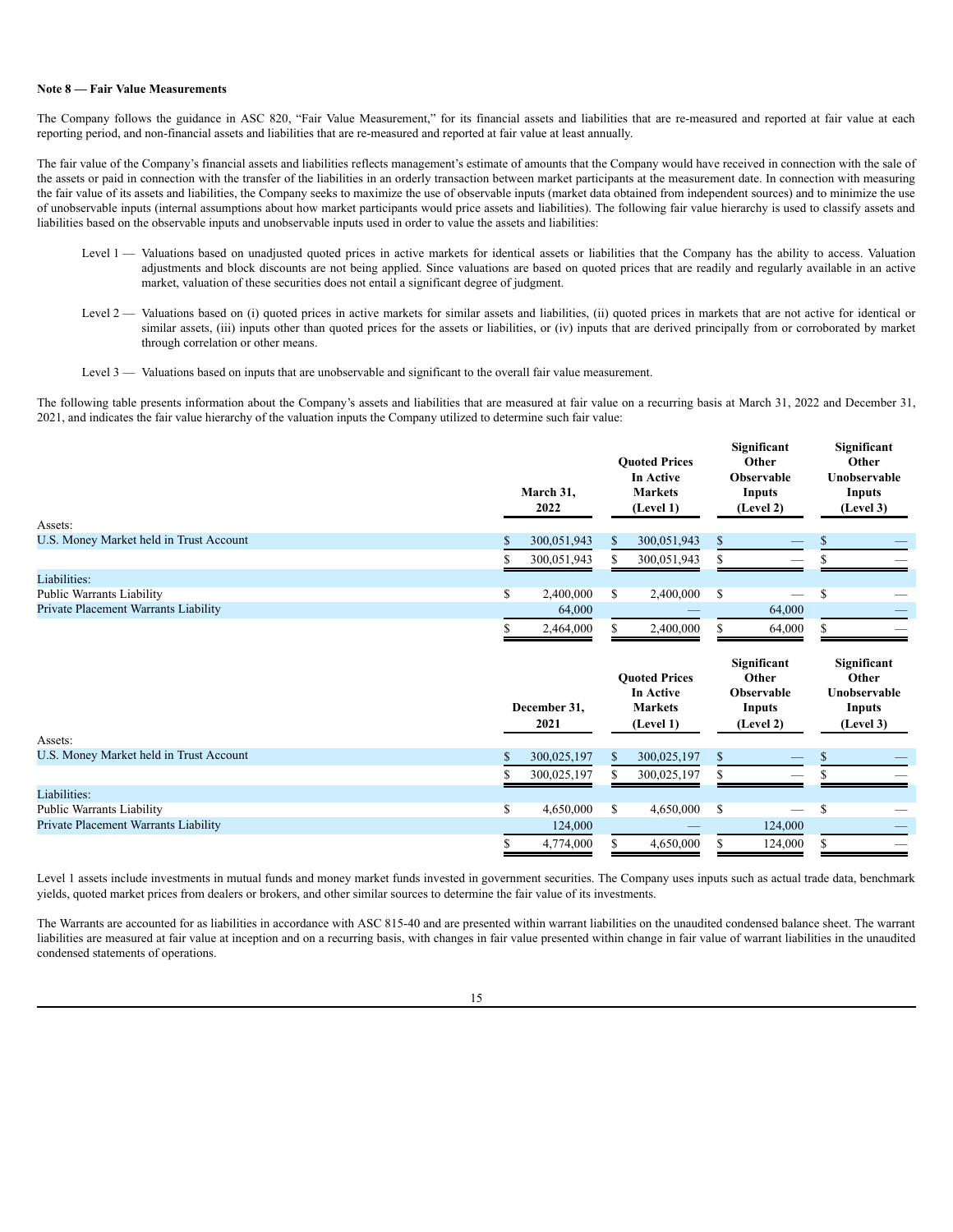The Company established the initial fair value of the Public and Private Warrants on February 22, 2021, the date of the Company's IPO, using a Monte Carlo simulation model and modified Black-Sholes model. The Warrants were classified as Level 3 at the initial measurement date due to the use of unobservable inputs. As of December 31, 2021, the Company used the quoted market price as the fair value of the Public Warrants and the Public Warrants were reclassified from Level 3 to Level 1. Due to certain "make whole" provisions in the warrant agreement, the Company also used the quoted market price of the Public Warrants as the fair value of the Private Warrants as of December 31, 2021 and reclassified the Private Warrants from Level 3 to Level 2, due to the use of the quoted price of a similar liability. For the three months ended March 31, 2022, there were no transfers between levels.

The following table presents the changes in the fair value of Level 3 warrant liabilities for the three months ended March 31, 2021 and March 31, 2022:

|                                          | Level 3                                  |  |
|------------------------------------------|------------------------------------------|--|
|                                          | Warrant                                  |  |
|                                          | <b>Liabilities</b>                       |  |
| Fair Value as of January 1, 2021         |                                          |  |
| Initial measurement on February 22, 2021 | 8,397,000                                |  |
| Change in valuation as of March 31, 2021 | (3,005,000)                              |  |
| Fair Value as of March 31, 2021          | 5,392,000                                |  |
|                                          | Level 3<br>Warrant<br><b>Liabilities</b> |  |
| Fair Value as of January 1, 2022         |                                          |  |
| Change in valuation as of March 31, 2022 |                                          |  |
| Fair Value as of March 31, 2022          |                                          |  |

# **Note 9 — Subsequent Events**

The Company evaluated subsequent events and transactions that occurred after the balance sheet date up to the date that the unaudited consolidated financial statements were issued. Based upon this review, the Company did not identify any subsequent events that would have required adjustment or disclosure in the unaudited condensed financial statements.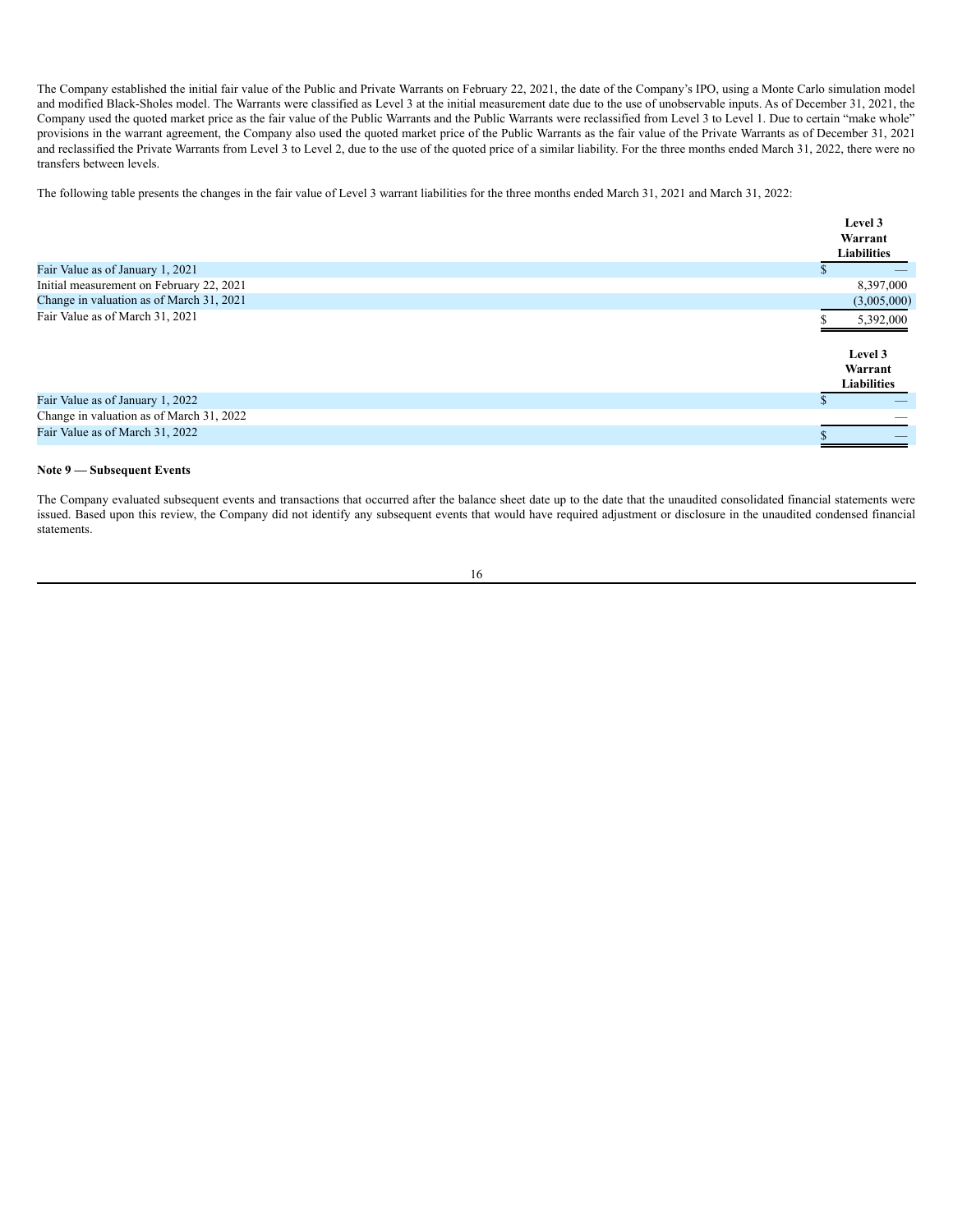# <span id="page-18-0"></span>**ITEM 2. MANAGEMENT'S DISCUSSION AND ANALYSIS OF FINANCIAL CONDITION AND RESULTS OF OPERATIONS**

References to the "Company," "our," "us" or "we" refer to FinServ Acquisition Corp. II. The following discussion and analysis of the Company's financial condition and results of operations should be read in conjunction with the unaudited condensed financial statements and the notes thereto contained elsewhere in this report. Certain information contained in the discussion and analysis set forth below includes forward-looking statements that involve risks and uncertainties.

### **Cautionary Note Regarding Forward-Looking Statements**

This Quarterly Report on Form 10-Q includes forward-looking statements within the meaning of Section 27A of the Securities Act of 1933, as amended, and Section 21E of the Securities Exchange Act of 1934, as amended (the "Exchange Act"). We have based these forward-looking statements on our current expectations and projections about future events. These forward-looking statements are subject to known and unknown risks, uncertainties and assumptions about us that may cause our actual results, levels of activity, performance or achievements to be materially different from any future results, levels of activity, performance or achievements expressed or implied by such forward-looking statements. In some cases, you can identify forward-looking statements by terminology such as "may," "should," "could," "would," "expect," "plan," "anticipate," "believe," "estimate," "continue," or the negative of such terms or other similar expressions. Such statements include, but are not limited to, possible business combinations and the financing thereof, and related matters, as well as all other statements other than statements of historical fact included in this Form 10-Q. Factors that might cause or contribute to such a discrepancy include, but are not limited to, those described in our other Securities and Exchange Commission ("SEC") filings.

# **Overview**

We are a blank check company incorporated in Delaware on November 23, 2020 for the purpose of effecting a merger, capital stock exchange, asset acquisition, stock purchase, reorganization or similar business combination with one or more businesses in the FinTech and financial services industries. Our Sponsor is FinServ Holdings II LLC, a Delaware limited liability company.

The registration statement for our IPO was declared effective on February 17, 2021. On February 22, 2021, we consummated the IPO of 30,000,000 Units, at \$10.00 per Unit, generating gross proceeds of \$300.0 million, and incurring offering costs of approximately \$16.8 million, inclusive of \$10.5 million in deferred underwriting commissions.

Simultaneously with the closing of the IPO, we consummated the private placement ("Private Placement") of 800,000 Units at a price of \$10.00 per Unit to the Sponsor, generating gross proceeds of approximately \$8.0 million.

Upon the closing of the IPO and the Private Placement on February 22, 2021, \$300.0 million (\$10.00 per Unit) of the net proceeds of the sale of the Units in the IPO and the Private Placement were placed in a Trust Account located in the United States with Continental Stock Transfer & Trust Company acting as trustee, and invested only in U.S. "government securities," within the meaning of Section 2(a)(16) of the Investment Company Act of 1940, as amended (the "Investment Company Act"), having a maturity of 185 days or less or in money market funds meeting certain conditions under Rule 2a-7 promulgated under the Investment Company Act, which invest only in direct U.S. government treasury obligations, as determined by us, until the earlier of: (i) the completion of a Business Combination and (ii) the distribution of the Trust Account as described below.

If we have not completed an initial business combination by February 22, 2023, 24 months from the closing of the IPO, we will (i) cease all operations except for the purpose of winding up, (ii) as promptly as reasonably possible but not more than ten business days thereafter, redeem the Public Shares, at a per-share price, payable in cash, equal to the aggregate amount then on deposit in the Trust Account, including interest earned on the funds held in the Trust Account and not previously released to us to pay its taxes (less up to \$100,000 of interest to pay dissolution expenses), divided by the number of then outstanding Public Shares, which redemption will completely extinguish public stockholders' rights as stockholders (including the right to receive further liquidating distributions, if any), and (iii) as promptly as reasonably possible following such redemption, subject to the approval of the remaining stockholders and our board of directors, liquidate and dissolve, subject in each case to our obligations under Delaware law to provide for claims of creditors and the requirements of other applicable law.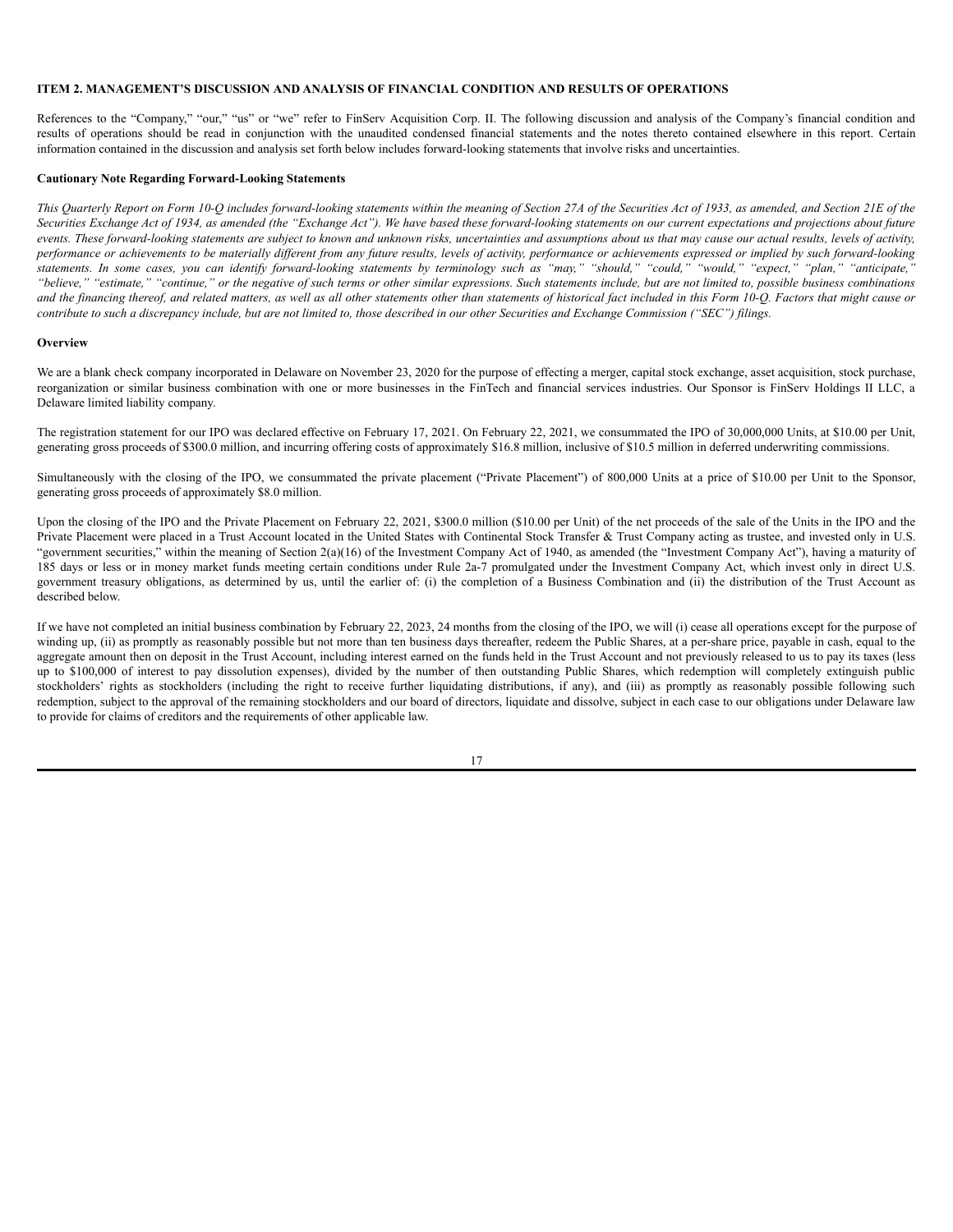### **Results of Operations**

For the three months ended March 31, 2022, we had a net income of \$2,122,606, which included a loss from operations of \$196,947, loss on investment in mutual funds of \$17,193, offset by a gain from the change in fair value of warrant liabilities of \$2,310,000 and interest earned on cash and marketable securities held in the Trust account of \$26,746.

For the three months ended March 31, 2021, we had a net income of \$2,514,218, which included a loss from operations of \$36,223, offering cost expense allocated to warrants of \$457,600, and fully offset by a gain from the change in fair value of warrant liabilities of \$3,005,000, and interest earned on the Trust account of \$3,041. Our business activities from inception to March 31, 2021 consisted primarily of our formation and completing our IPO, and since the offering, our activity has been limited to identifying and evaluating prospective acquisition targets for a Business Combination.

Our business activities from inception to March 31, 2022 consisted primarily of our formation and completing our IPO, and since the offering, our activity has been limited to identifying and evaluating prospective acquisition targets for a Business Combination.

## **Liquidity and Going Concern**

As of March 31, 2022, we had approximately \$0.8 million in our operating bank account and money market funds and working capital of approximately \$0.9 million.

Our liquidity needs up to February 22, 2021 had been satisfied through a capital contribution from the Sponsor of \$25,000 for the founder shares and the loan under an unsecured promissory note from the Sponsor which was paid in full on February 22, 2021 from the IPO proceeds. Subsequent to the consummation of the IPO, our liquidity needs have been satisfied through the net proceeds from the consummation of the Private Placement not held in the trust account. In addition, in order to finance transaction costs in connection with an initial business combination, our sponsor or an affiliate of our sponsor, or certain of our officers and directors may, but are not obligated to, provide us working capital loans. As of March 31, 2022, there were no amounts outstanding under any working capital loan.

We have until February 22, 2023 to complete our initial Business Combination as described in our final prospectus filed with the SEC on February 19, 2021. If we do not complete our initial Business Combination by February 22, 2023, we will begin mandatory liquidation proceedings, including the cessation of all operations and redemption of the Public Shares.

Based on the foregoing, management believes that we will have sufficient working capital and borrowing capacity to meet our needs through the earlier of the consummation of an initial business combination or one year from this filing. Over this time period, we will be using these funds held outside of the trust account for paying existing accounts payable, identifying and evaluating prospective initial business combination candidates, performing due diligence on prospective target businesses, paying for travel expenditures, selecting the target business to merge with or acquire, and structuring, negotiating and consummating the Business Combination. However, in light of the mandatory liquidation that could potentially occur within one year from the date of this filing, management believes there is substantial doubt as to our ability to continue as a going concern if we do not consummate our initial Business Combination before February 22, 2023.

### **Administrative Services Agreement**

We entered into an agreement whereby, commencing on April 1, 2021 through the earlier of the consummation of an initial business combination or our liquidation, we will pay the sponsor a monthly fee of up to \$10,000 for office space, utilities and administrative support. Upon completion of an initial business combination or our liquidation, we will cease paying these monthly fees. For three months ended March 31, 2022, the Company did not incur fees for these services.

## **Contractual Obligations**

We do not have any long-term debt obligations, capital lease obligations, operating lease obligations, purchase obligations or long-term liabilities.

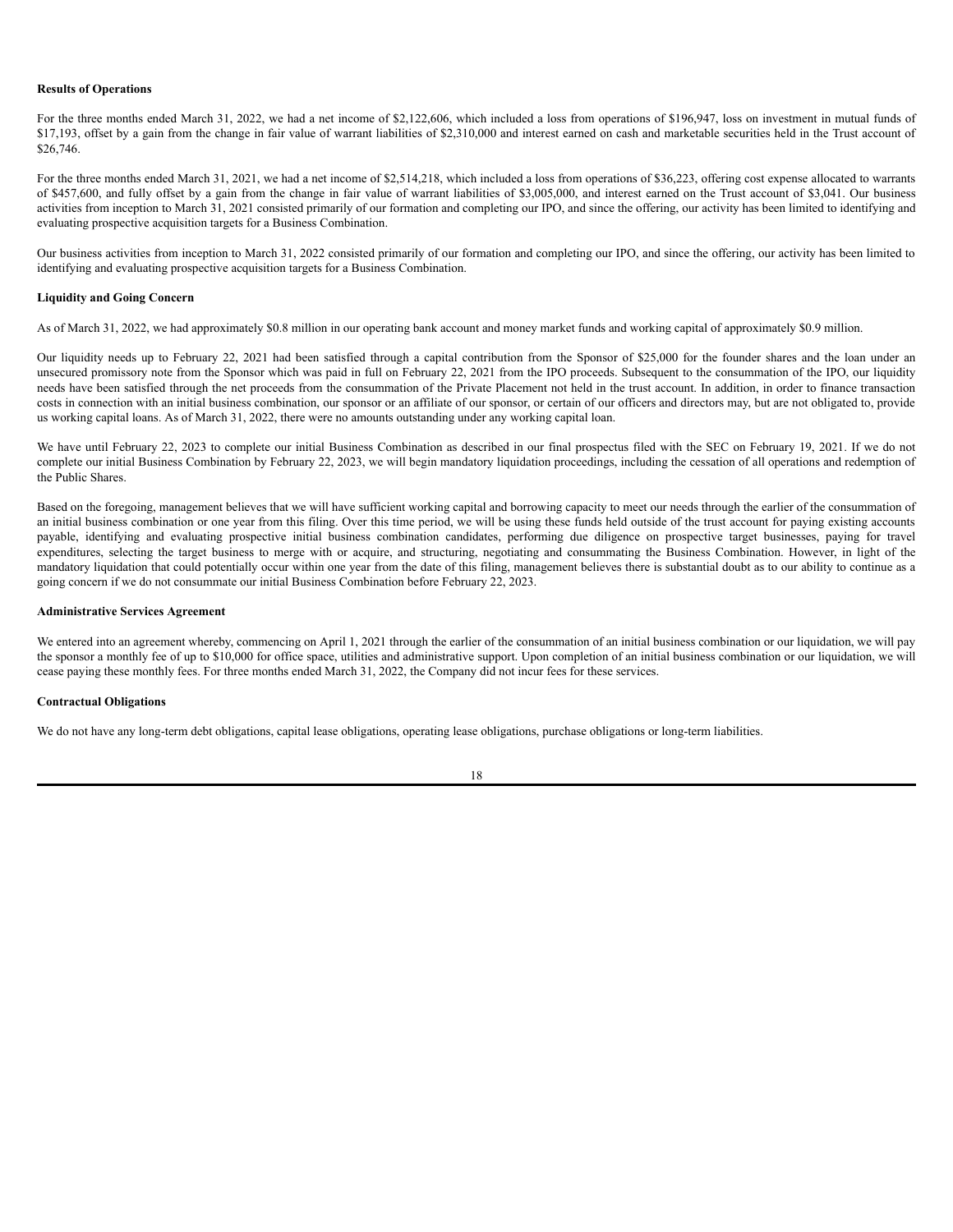## **Critical Accounting Policies**

This management's discussion and analysis of our financial condition and results of operations is based on our unaudited condensed financial statements, which have been prepared in accordance with U.S. GAAP. The preparation of these unaudited condensed financial statements requires us to make estimates and judgments that affect the reported amounts of assets, liabilities, revenues and expenses and the disclosure of contingent assets and liabilities in our unaudited condensed financial statements. On an ongoing basis, we evaluate our estimates and judgments, including those related to fair value of financial instruments and accrued expenses. We base our estimates on historical experience, known trends and events and various other factors that we believe to be reasonable under the circumstances, the results of which form the basis for making judgments about the carrying values of assets and liabilities that are not readily apparent from other sources. Actual results may differ from these estimates under different assumptions or conditions.

Except as set forth below, there have been no significant changes in our critical accounting policies as discussed in the Annual Report on Form 10-K/A filed by us with the SEC on April 1, 2022.

## *Class A Common Stock Subject to Possible Redemption*

All of the Public Shares sold as part of the Units in the IPO contain a redemption feature which allows for the redemption of such Public Shares in connection with our liquidation, if there is a stockholder vote or tender offer in connection with the Business Combination and in connection with certain amendments to our second amended and restated certificate of incorporation. In accordance with SEC and its staff's guidance on redeemable equity instruments, which has been codified in ASC 480-10-S99, redemption provisions not solely within our control require common stock subject to redemption to be classified outside of permanent equity. Ordinary liquidation events, which involve the redemption and liquidation of all of the entity's equity instruments, are excluded from the provisions of ASC 480. Accordingly, at March 31, 2022 and December 31, 2021, all shares of Class A common stock subject to possible redemption are presented as temporary equity, outside of the stockholders' equity section of our balance sheets.

We recognize any subsequent changes in redemption value immediately as they occur and adjust the carrying value of redeemable Class A common stock to the redemption value at the end of each reporting period. Immediately upon the closing of the IPO, we recognized the accretion from initial book value to redemption amount value of redeemable Class A common stock. This method would view the end of the reporting period as if it were also the redemption date for the security. The change in the carrying value of redeemable Class A common stock also resulted in charges against Additional paid-in capital and Accumulated deficit.

## *Warrants Liability*

We evaluated the Warrants in accordance with ASC 815-40, "Derivatives and Hedging — Contracts in Entity's Own Equity", and concluded that a provision in the Warrant Agreement related to certain tender or exchange offers as well as provisions that provided for potential changes to the settlement amounts dependent upon the characteristics of the holder of the warrant, precludes the Warrants from being accounted for as components of equity. As the Warrants meet the definition of a derivative as contemplated in ASC 815 and are not eligible for an exception from derivative accounting, the Warrants are recorded as derivative liabilities on the Balance Sheets and measured at fair value at inception (on the date of the IPO) and at each reporting date in accordance with ASC 820, "Fair Value Measurement", with changes in fair value recognized in the Statements of Operations in the period of change.

# *Net Income (Loss) Per Share of Common Stock*

We comply with accounting and disclosure requirements of FASB ASC Topic 260, "Earnings Per Share." We have two classes of shares, which are referred to as Class A common stock and Class B common stock. Income and losses are shared pro rata between the two classes of shares. Net income (loss) per share is computed by dividing net income by the weighted average number of shares outstanding during the period, excluding shares subject to forfeiture. We have not considered the effect of the warrants sold in the IPO and the Private Placement to purchase an aggregate of 7,700,000 shares of our Class A common stock in the calculation of diluted income (loss) per share, since the exercise of the warrants are contingent upon the occurrence of future events. As a result, diluted net income (loss) per share is the same as basic net income (loss) per share for the period presented.

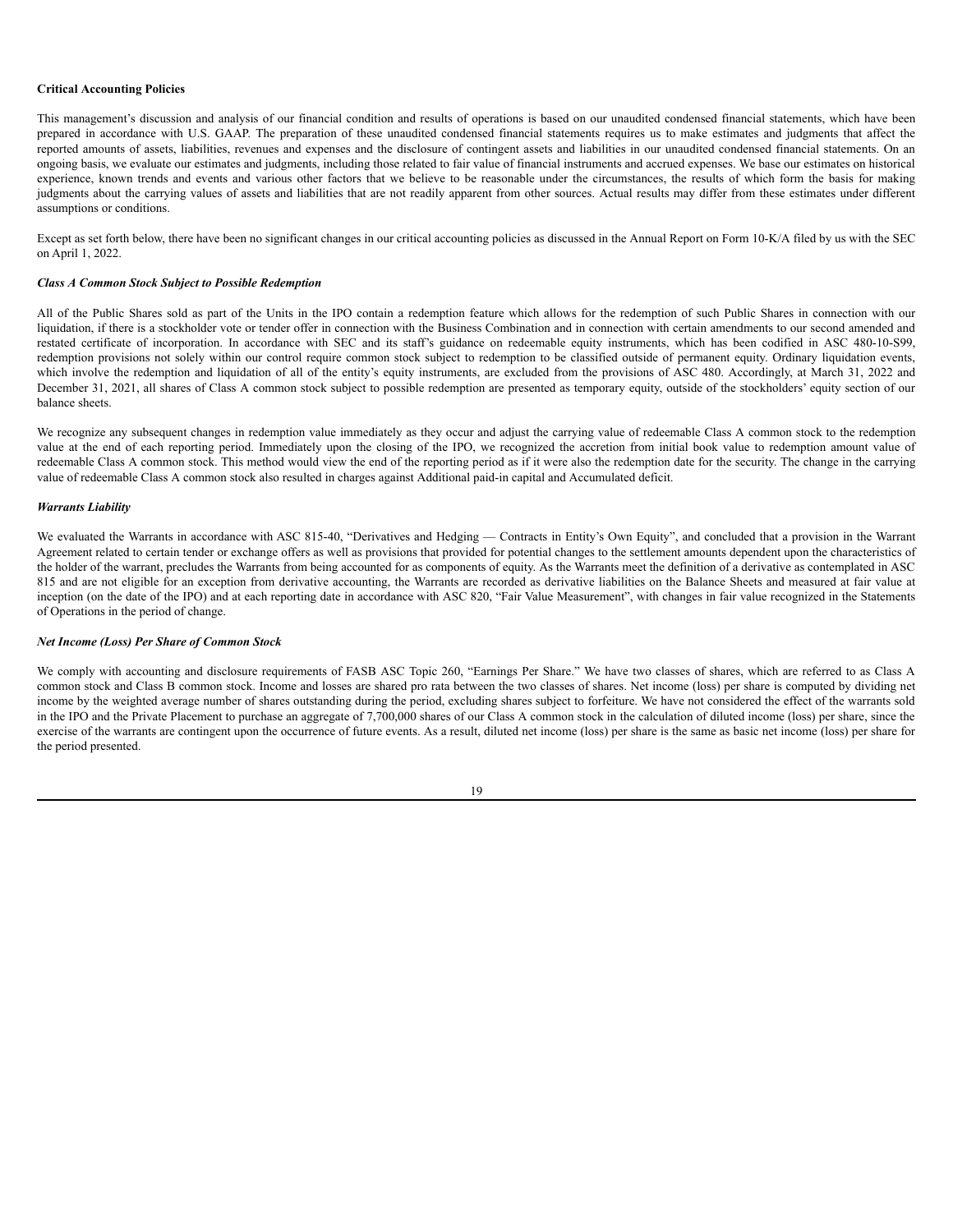#### **Recent Accounting Pronouncements**

Our management does not believe that any recently issued, but not yet effective, accounting standards if currently adopted would have a material effect on the accompanying unaudited condensed financial statements.

#### **JOBS Act**

On April 5, 2012, the JOBS Act was signed into law. The JOBS Act contains provisions that, among other things, relax certain reporting requirements for qualifying public companies. We qualify as an "emerging growth company" under the JOBS Act and are allowed to comply with new or revised accounting pronouncements based on the effective date for private (not publicly traded) companies. We elected to delay the adoption of new or revised accounting standards, and as a result, we may not comply with new or revised accounting standards on the relevant dates on which adoption of such standards is required for non-emerging growth companies. As a result, our financial statements may not be comparable to companies that comply with new or revised accounting pronouncements as of public company effective dates.

As an "emerging growth company," we are not required to, among other things, (i) provide an auditor's attestation report on our system of internal controls over financial reporting pursuant to Section 404, (ii) provide all of the compensation disclosure that may be required of non-emerging growth public companies under the Dodd-Frank Wall Street Reform and Consumer Protection Act, (iii) comply with any requirement that may be adopted by the PCAOB regarding mandatory audit firm rotation or a supplement to the auditor's report providing additional information about the audit and the financial statements (auditor discussion and analysis), and (iv) disclose certain executive compensation related items such as the correlation between executive compensation and performance and comparisons of the CEO's compensation to median employee compensation. These exemptions will apply for a period of five years following the completion of our IPO or until we are no longer an "emerging growth company," whichever is earlier.

## **Off-Balance Sheet Arrangements**

As of March 31, 2022, we did not have any off-balance sheet arrangements as defined in Item 303(a)(4)(ii) of Regulation S-K.

# **Factors That May Adversely Affect Our Results of Operations**

Our results of operations and our ability to complete an initial business combination may be adversely affected by various factors that could cause economic uncertainty and volatility in the financial markets, many of which are beyond our control. Our business could be impacted by, among other things, downturns in the financial markets or in economic conditions, increases in oil prices, inflation, increases in interest rates, supply chain disruptions, declines in consumer confidence and spending, the ongoing effects of the COVID-19 pandemic, including resurgences and the emergence of new variants, and geopolitical instability, such as the military conflict in the Ukraine. We cannot at this time fully predict the likelihood of one or more of the above events, their duration or magnitude or the extent to which they may negatively impact our business and our ability to complete an initial business combination."

## <span id="page-21-0"></span>**ITEM 3. QUANTITATIVE AND QUALITATIVE DISCLOSURES ABOUT MARKET RISK**

Not required for smaller reporting companies.

# <span id="page-21-1"></span>**ITEM 4. CONTROLS AND PROCEDURES**

### **Evaluation of Disclosure Controls and Procedures**

Under the supervision and with the participation of our management, including our Chief Executive Officer and our Chief Financial Officer (together, the "Certifying Officers"), we carried out an evaluation of the effectiveness of the design and operation of our disclosure controls and procedures as defined in Rules  $13a-15(e)$  and  $15d-15(e)$ under the Exchange Act. Based on the foregoing, our Certifying Officers concluded that our disclosure controls and procedures were not effective as of the end of the period covered by this report, due to the previous material weakness in our internal control over financial reporting related to our accounting for complex financial instruments.

Disclosure controls and procedures are controls and other procedures designed to ensure that information required to be disclosed in our reports filed or submitted under the Exchange Act is recorded, processed, summarized and reported within the time periods specified in the SEC's rules and forms. Disclosure controls and procedures include, without limitation, controls and procedures designed to ensure that information required to be disclosed in our reports filed or submitted under the Exchange Act is accumulated and communicated to management, including our Certifying Officers, or persons performing similar functions, as appropriate, to allow timely decisions regarding required disclosure.

## **Changes in Internal Control over Financial Reporting**

Other than as discussed elsewhere in this report, there have been no changes to our internal control over financial reporting (as such term is defined in Rules 13a-15(f)) and 15d-15(f) of the Exchange Act) during the quarter ended March 31, 2022 that materially affected, or are reasonably likely to materially affect, our internal control over financial reporting. Management has identified a material weakness in internal controls related to the accounting for complex financial instruments. While we have processes to identify and appropriately apply applicable accounting requirements, we plan to continue to enhance our system of evaluating and implementing the accounting standards that apply to our financial statements, including through enhanced analyses by our personnel and third-party professionals with whom we consult regarding complex accounting applications. The elements of our remediation plan can only be accomplished over time, and we can offer no assurance that these initiatives will ultimately have the intended effects.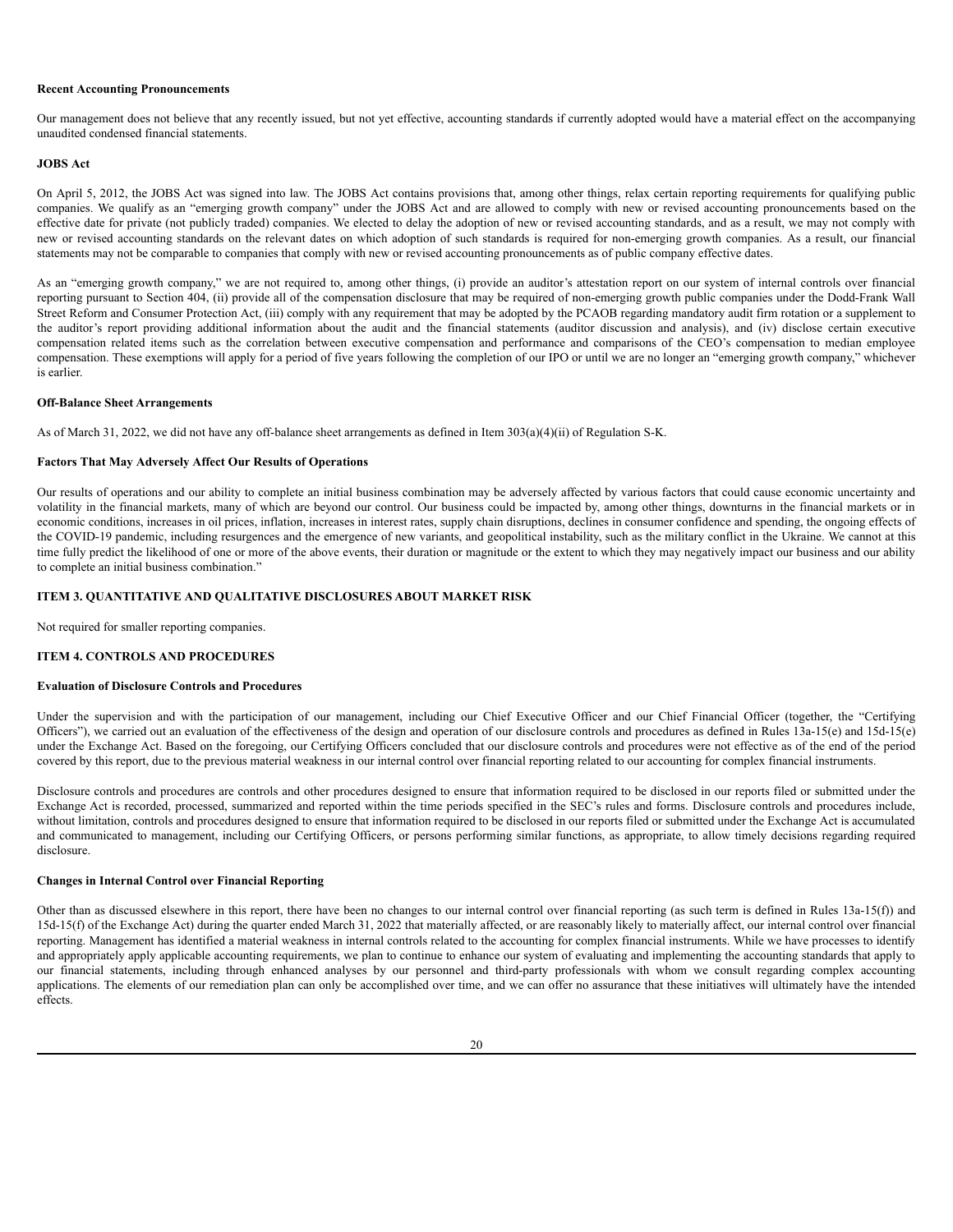# **PART II – OTHER INFORMATION**

# <span id="page-22-1"></span><span id="page-22-0"></span>**ITEM 1. LEGAL PROCEEDINGS.**

None.

# <span id="page-22-2"></span>**ITEM 1A. RISK FACTORS.**

Factors that could cause our actual results to differ materially from those in this report are any of the risks described in our final prospectus for our IPO filed with the SEC on February 17, 2021 and our Annual Report on Form 10-K for the fiscal year ended December 31, 2021 filed with the SEC on March 29, 2022. Any of these factors could result in a significant or material adverse effect on our results of operations or financial condition. Additional risk factors not presently known to us or that we currently deem immaterial may also impair our business or results of operations. Except as set forth below, as of the date of this report, there have been no material changes to the risk factors disclosed in the above-referenced filings except the following. We may disclose changes to such factors or disclose additional factors from time to time in our future filings with the SEC.

## Recent increases in inflation in the United States and elsewhere could make it more difficult for us to consummate a business combination.

Recent increases in inflation in the United States and elsewhere may be leading to increased price volatility for publicly traded securities, including ours, and may lead to other national, regional and international economic disruptions, any of which could make it more difficult for us to consummate a business combination.

# *Military conflict in Ukraine could make it more dif icult for us to consummate a business combination.*

Military conflict in Ukraine may lead to increased and price volatility for publicly traded securities, including ours, and to other national, regional and international economic disruptions and economic uncertainty, any of which could make it more difficult for us to identify a business combination partner and consummate a business combination on acceptable commercial terms or at all.

# Changes in laws or regulations or in how such laws or regulations are interpreted or applied, or a failure to comply with any laws, regulations, interpretations or applications, may adversely affect our business, including our ability to negotiate and complete our initial business combination.

We are subject to laws and regulations enacted by national, regional and local governments. In particular, we will be required to comply with certain SEC and other legal requirements. Compliance with, and monitoring of, applicable laws and regulations may be difficult, time consuming and costly. Those laws and regulations and their interpretation and application may also change from time to time and those changes could have a material adverse effect on our business, investments and results of operations. In addition, a failure to comply with applicable laws or regulations, as interpreted and applied, could have a material adverse effect on our business, including our ability to negotiate and complete our initial business combination and results of operations.

On March 30, 2022, the SEC issued proposed rules relating to, among other items, disclosures in business combination transactions involving SPACs and private operating companies; the financial statement requirements applicable to transactions involving shell companies; the use of projections in SEC filings in connection with proposed business combination transactions; the potential liability of certain participants in proposed business combination transactions; and the extent to which special purpose acquisition companies ("SPACs") could become subject to regulation under the Investment Company Act of 1940, as amended, including a proposed rule that would provide SPACs a safe harbor from treatment as an investment company if they satisfy certain conditions that limit a SPAC's duration, asset composition, business purpose and activities. These rules, if adopted, whether in the form proposed or in a revised form, may increase the costs of and the time needed to negotiate and complete an initial business combination, and may constrain the circumstances under which we could complete an initial business combination.

## <span id="page-22-3"></span>**ITEM 2. UNREGISTERED SALES OF EQUITY SECURITIES AND USE OF PROCEEDS.**

None.

# <span id="page-22-4"></span>**ITEM 3. DEFAULTS UPON SENIOR SECURITIES.**

None.

<span id="page-22-5"></span>**ITEM 4. MINE SAFETY DISCLOSURES.**

Not applicable.

# <span id="page-22-6"></span>**ITEM 5. OTHER INFORMATION.**

None.

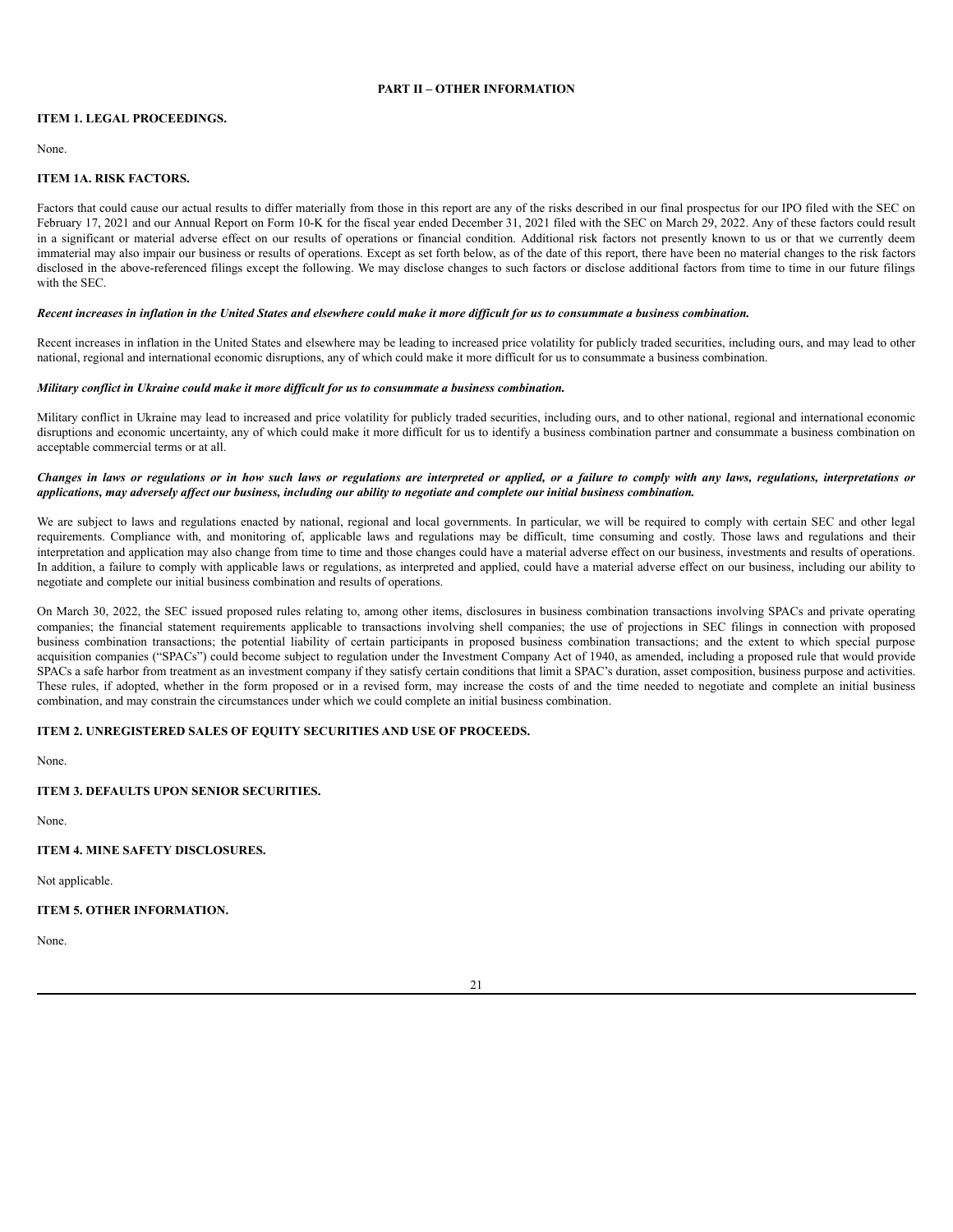# <span id="page-23-0"></span>**ITEM 6. EXHIBITS.**

The following exhibits are filed as part of, or incorporated by reference into, this Quarterly Report on Form 10-Q.

| No.          | <b>Description of Exhibit</b>                                                                                                                              |
|--------------|------------------------------------------------------------------------------------------------------------------------------------------------------------|
| $31.1*$      | Certification of Principal Executive Officer Pursuant to Securities Exchange Act Rules 13a-14(a), as adopted Pursuant to Section 302 of the Sarbanes-Oxley |
|              | Act of 2002                                                                                                                                                |
| $31.2*$      | Certification of Principal Financial Officer Pursuant to Securities Exchange Act Rules 13a-14(a), as adopted Pursuant to Section 302 of the Sarbanes-Oxley |
|              | Act of 2002                                                                                                                                                |
| $32.1**$     | Certification of Principal Executive Officer Pursuant to 18 U.S.C. Section 1350, as adopted Pursuant to Section 906 of the Sarbanes-Oxley Act of 2002      |
| $32.2**$     | Certification of Principal Financial Officer Pursuant to 18 U.S.C. Section 1350, as adopted Pursuant to Section 906 of the Sarbanes-Oxley Act of 2002      |
| $101$ . INS* | Inline XBRL Instance Document.                                                                                                                             |
| $101.SCH*$   | Inline XBRL Taxonomy Extension Schema Document.                                                                                                            |
| $101.CAL*$   | Inline XBRL Taxonomy Extension Calculation Linkbase Document.                                                                                              |
| $101.$ DEF*  | Inline XBRL Taxonomy Extension Definition Linkbase Document.                                                                                               |
| $101.LAB*$   | Inline XBRL Taxonomy Extension Label Linkbase Document.                                                                                                    |
| $101.PRE*$   | Inline XBRL Taxonomy Extension Presentation Linkbase Document.                                                                                             |
| $104*$       | Cover Page Interactive Data File (formatted as Inline XBRL and contained in Exhibit 101).                                                                  |

\* Filed herewith.

\*\* Furnished herewith.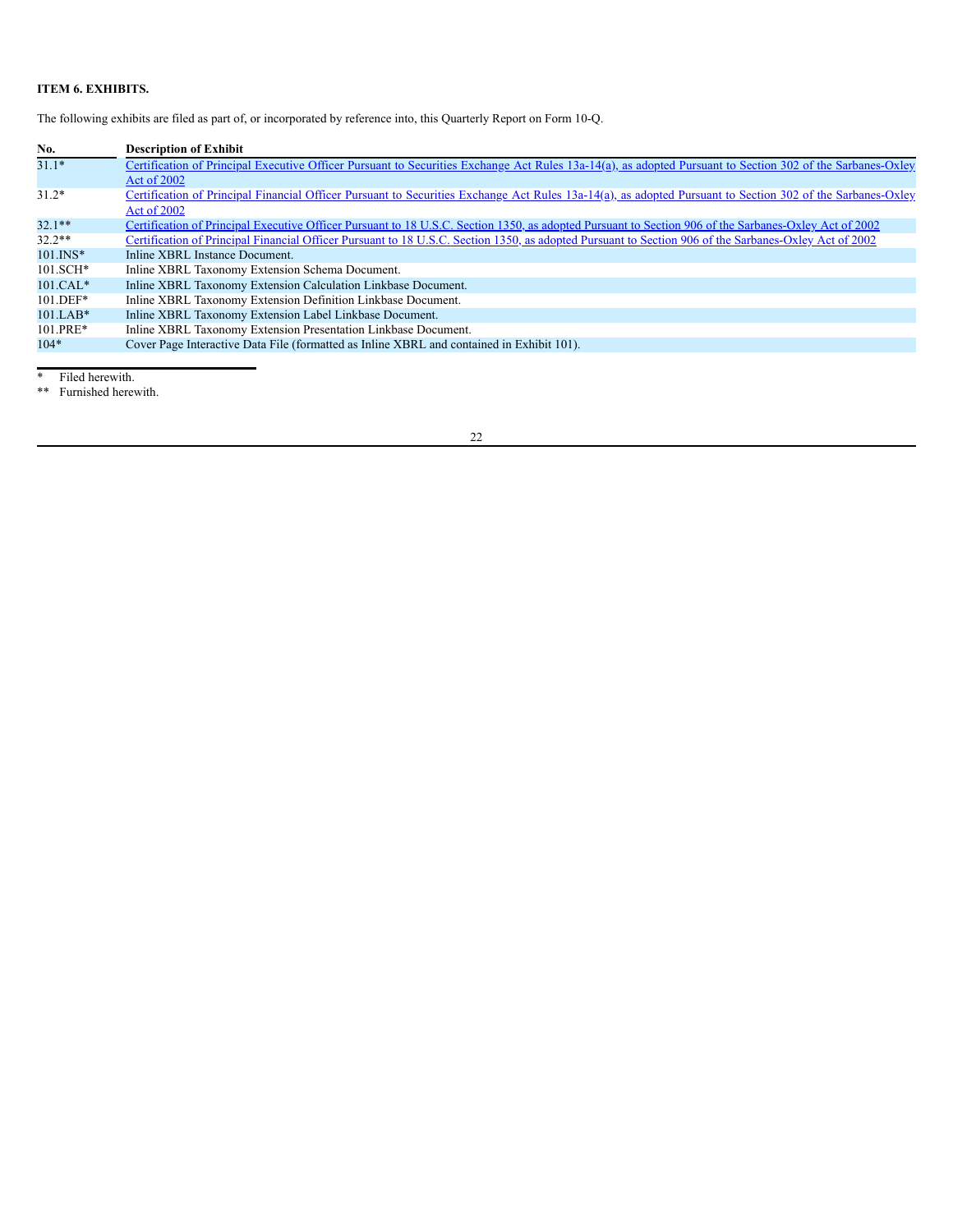# **SIGNATURE**

<span id="page-24-0"></span>Pursuant to the requirements of the Securities Exchange Act of 1934, the registrant has duly caused this report to be signed on its behalf by the undersigned hereunto duly authorized.

# Dated: May 13, 2022 **FINSERV ACQUISITION CORP. II**

| By: |  | /s/ Lee Einbinder |
|-----|--|-------------------|
|     |  |                   |

- Lee Einbinder Chief Executive Officer and Director (Principal Executive Officer)
- Dated: May 13, 2022 By: /s/ Steven Handwerker Steven Handwerker Chief Financial Officer (Principal Financial and Accounting Officer)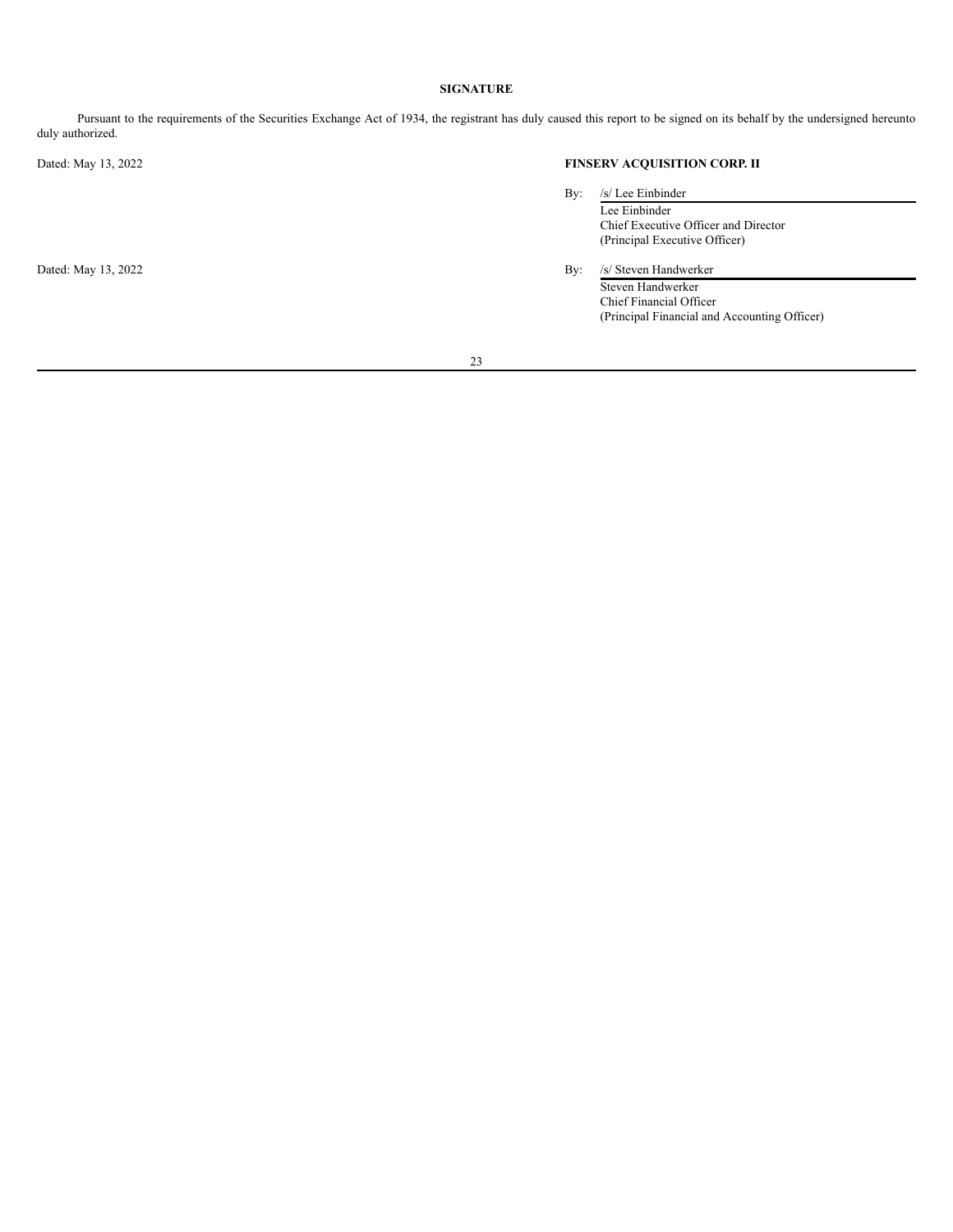# **CERTIFICATION** PURSUANT TO RULES 13a-14(a) AND 15d-14(a) UNDER THE SECURITIES EXCHANGE ACT OF 1934, AS ADOPTED PURSUANT TO SECTION 302 OF THE SARBANES-OXLEY ACT OF 2002

I, Lee Einbinder, certify that:

- 1. I have reviewed this Quarterly Report on Form 10-Q of FinServ Acquisition Corp. II;
- 2. Based on my knowledge, this report does not contain any untrue statement of a material fact or omit to state a material fact necessary to make the statements made, in light of the circumstances under which such statements were made, not misleading with respect to the period covered by this report;
- 3. Based on my knowledge, the financial statements, and other financial information included in this report, fairly present in all material respects the financial condition, results of operations and cash flows of the registrant as of, and for, the periods presented in this report;
- 4. The registrant's other certifying officer and I are responsible for establishing and maintaining disclosure controls and procedures (as defined in Exchange Act Rules 13a- $15(e)$  and  $15d-15(e)$  for the registrant and have:
	- Designed such disclosure controls and procedures, or caused such disclosure controls and procedures to be designed under our supervision, to ensure that material information relating to the registrant, including its consolidated subsidiaries, is made known to us by others within those entities, particularly during the period in which this report is being prepared;
	- b. (Paragraph intentionally omitted in accordance with SEC Release Nos. 34-47986 and 34-54942);
	- c. Evaluated the effectiveness of the registrant's disclosure controls and procedures and presented in this report our conclusions about the effectiveness of the disclosure controls and procedures, as of the end of the period covered by this report based on such evaluation; and
	- d. Disclosed in this report any change in the registrant's internal control over financial reporting that occurred during the registrant's most recent fiscal quarter (the registrant's fourth fiscal quarter in the case of an annual report) that has materially affected, or is reasonably likely to materially affect, the registrant's internal control over financial reporting; and
- The registrant's other certifying officer and I have disclosed, based on our most recent evaluation of internal control over financial reporting, to the registrant's auditors and the audit committee of the registrant's board of directors (or persons performing the equivalent functions):
	- a. All significant deficiencies and material weaknesses in the design or operation of internal control over financial reporting which are reasonably likely to adversely affect the registrant's ability to record, process, summarize and report financial information; and
	- b. Any fraud, whether or not material, that involves management or other employees who have a significant role in the registrant's internal controls over financial reporting.

Date: May 13, 2022

By: /s/ Lee Einbinder

Lee Einbinder Chief Executive Officer and Director (Principal Executive Officer)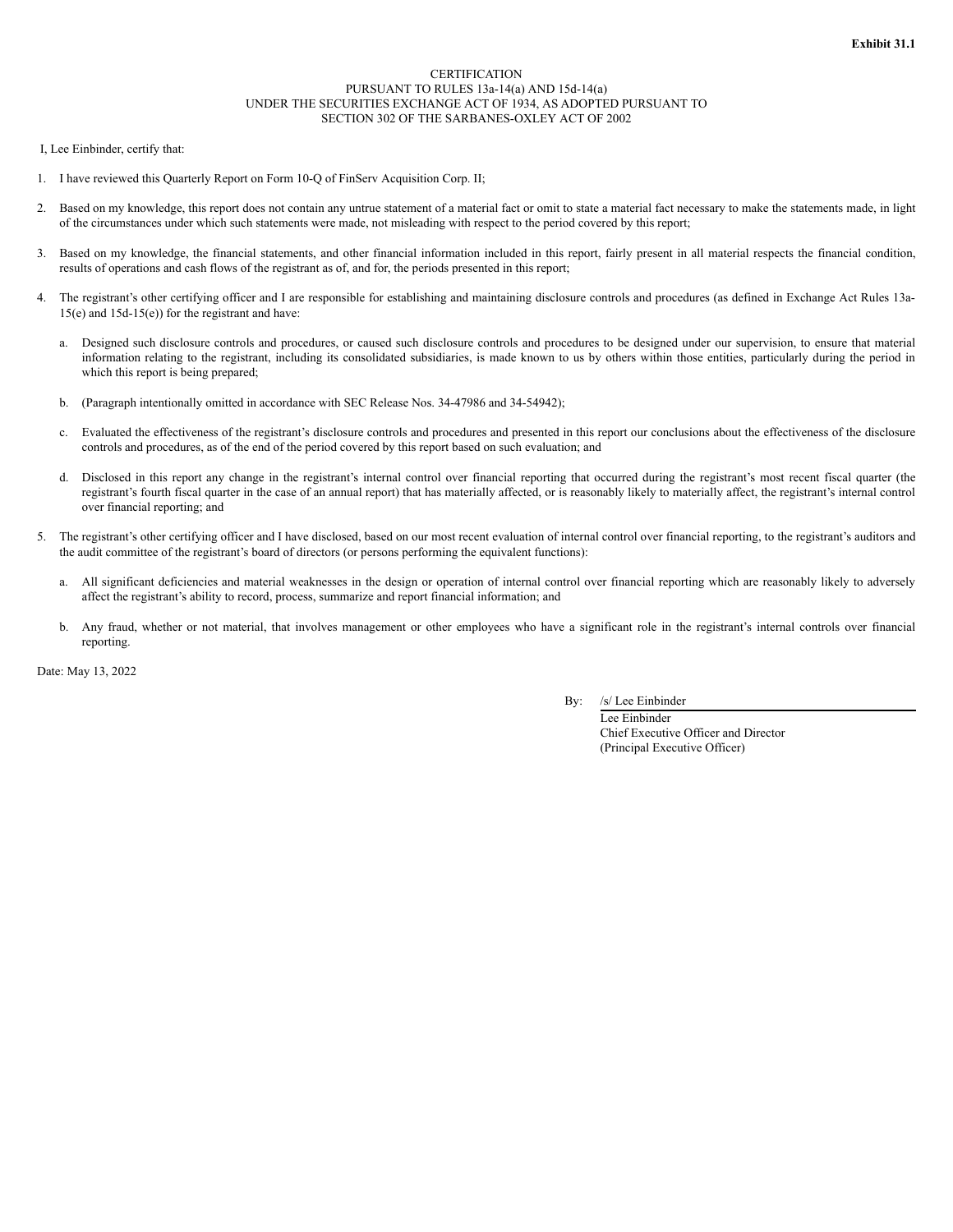# **CERTIFICATION** PURSUANT TO RULES 13a-14(a) AND 15d-14(a) UNDER THE SECURITIES EXCHANGE ACT OF 1934, AS ADOPTED PURSUANT TO SECTION 302 OF THE SARBANES-OXLEY ACT OF 2002

I, Steven Handwerker, certify that:

- 1. I have reviewed this Quarterly Report on Form 10-Q of FinServ Acquisition Corp. II;
- 2. Based on my knowledge, this report does not contain any untrue statement of a material fact or omit to state a material fact necessary to make the statements made, in light of the circumstances under which such statements were made, not misleading with respect to the period covered by this report;
- 3. Based on my knowledge, the financial statements, and other financial information included in this report, fairly present in all material respects the financial condition, results of operations and cash flows of the registrant as of, and for, the periods presented in this report;
- 4. The registrant's other certifying officer and I are responsible for establishing and maintaining disclosure controls and procedures (as defined in Exchange Act Rules 13a- $15(e)$  and  $15d-15(e)$  for the registrant and have:
	- Designed such disclosure controls and procedures, or caused such disclosure controls and procedures to be designed under our supervision, to ensure that material information relating to the registrant, including its consolidated subsidiaries, is made known to us by others within those entities, particularly during the period in which this report is being prepared;
	- b. (Paragraph intentionally omitted in accordance with SEC Release Nos. 34-47986 and 34-54942);
	- c. Evaluated the effectiveness of the registrant's disclosure controls and procedures and presented in this report our conclusions about the effectiveness of the disclosure controls and procedures, as of the end of the period covered by this report based on such evaluation; and
	- d. Disclosed in this report any change in the registrant's internal control over financial reporting that occurred during the registrant's most recent fiscal quarter (the registrant's fourth fiscal quarter in the case of an annual report) that has materially affected, or is reasonably likely to materially affect, the registrant's internal control over financial reporting; and
- The registrant's other certifying officer and I have disclosed, based on our most recent evaluation of internal control over financial reporting, to the registrant's auditors and the audit committee of the registrant's board of directors (or persons performing the equivalent functions):
	- a. All significant deficiencies and material weaknesses in the design or operation of internal control over financial reporting which are reasonably likely to adversely affect the registrant's ability to record, process, summarize and report financial information; and
	- b. Any fraud, whether or not material, that involves management or other employees who have a significant role in the registrant's internal controls over financial reporting.

Date: May 13, 2022

# By: /s/ Steven Handwerker

Steven Handwerker Chief Financial Officer (Principal Financial and Accounting Officer)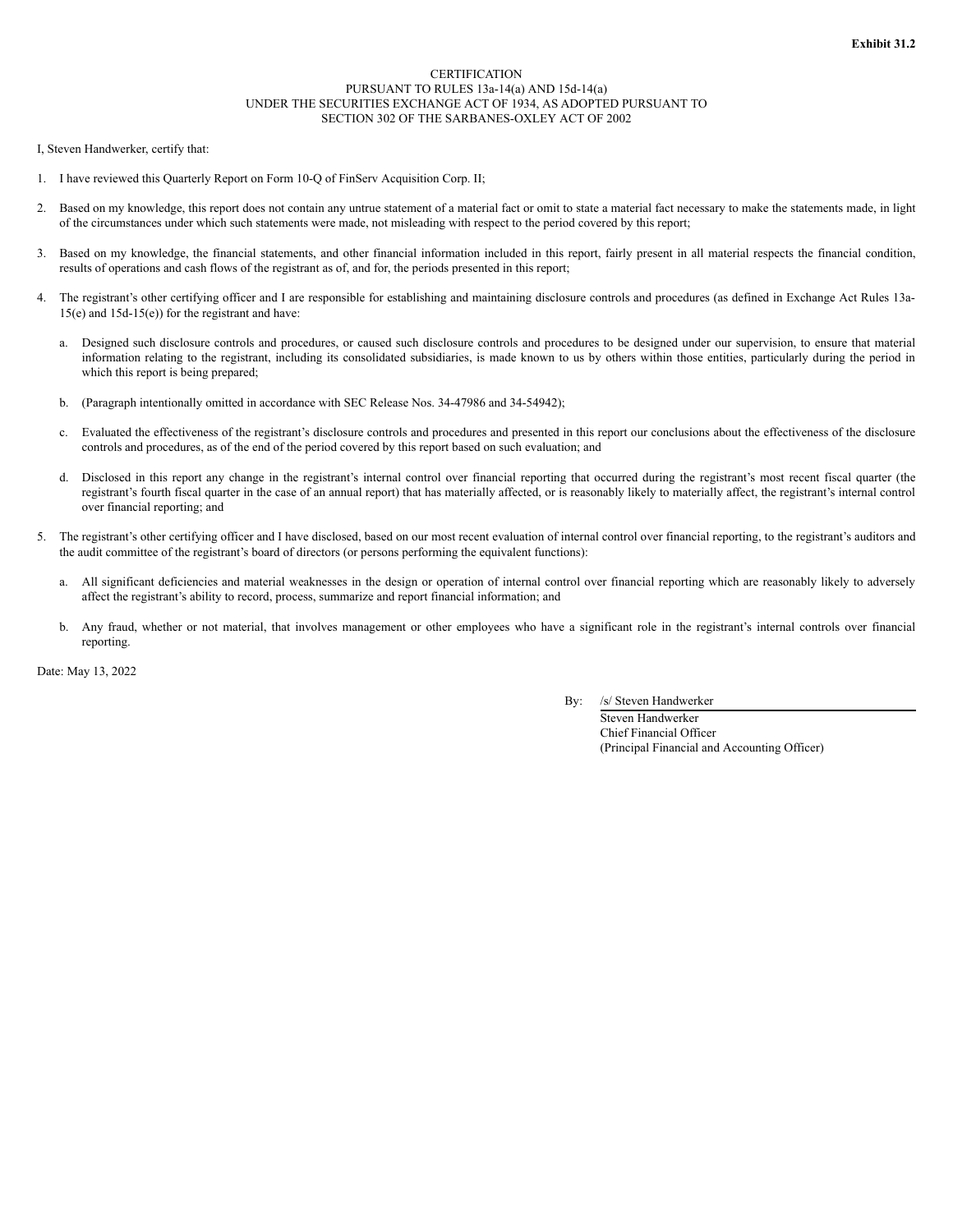# CERTIFICATION PURSUANT TO 18 U.S.C. SECTION 1350, AS ADOPTED PURSUANT TO SECTION 906 OF THE SARBANES-OXLEY ACT OF 2002

In connection with the Quarterly Report of FinServ Acquisition Corp. II (the "Company") on Form 10-Q for the quarterly period ended March 31, 2022, as filed with the Securities and Exchange Commission on the date hereof (the "Report"), I, Lee Einbinder, Chief Executive Officer of the Company, certify, pursuant to 18 U.S.C. Section 1350, as adopted pursuant to Section 906 of the Sarbanes-Oxley Act of 2002, that, to my knowledge:

(1) the Report fully complies with the requirements of Section 13(a) or 15(d) of the Securities Exchange Act of 1934; and

(2) the information contained in the Report fairly presents, in all material respects, the financial condition and results of operations of the Company.

Date: May 13, 2022

By: /s/ Lee Einbinder

Name: Lee Einbinder Title: Chief Executive Officer and Director (Principal Executive Officer)